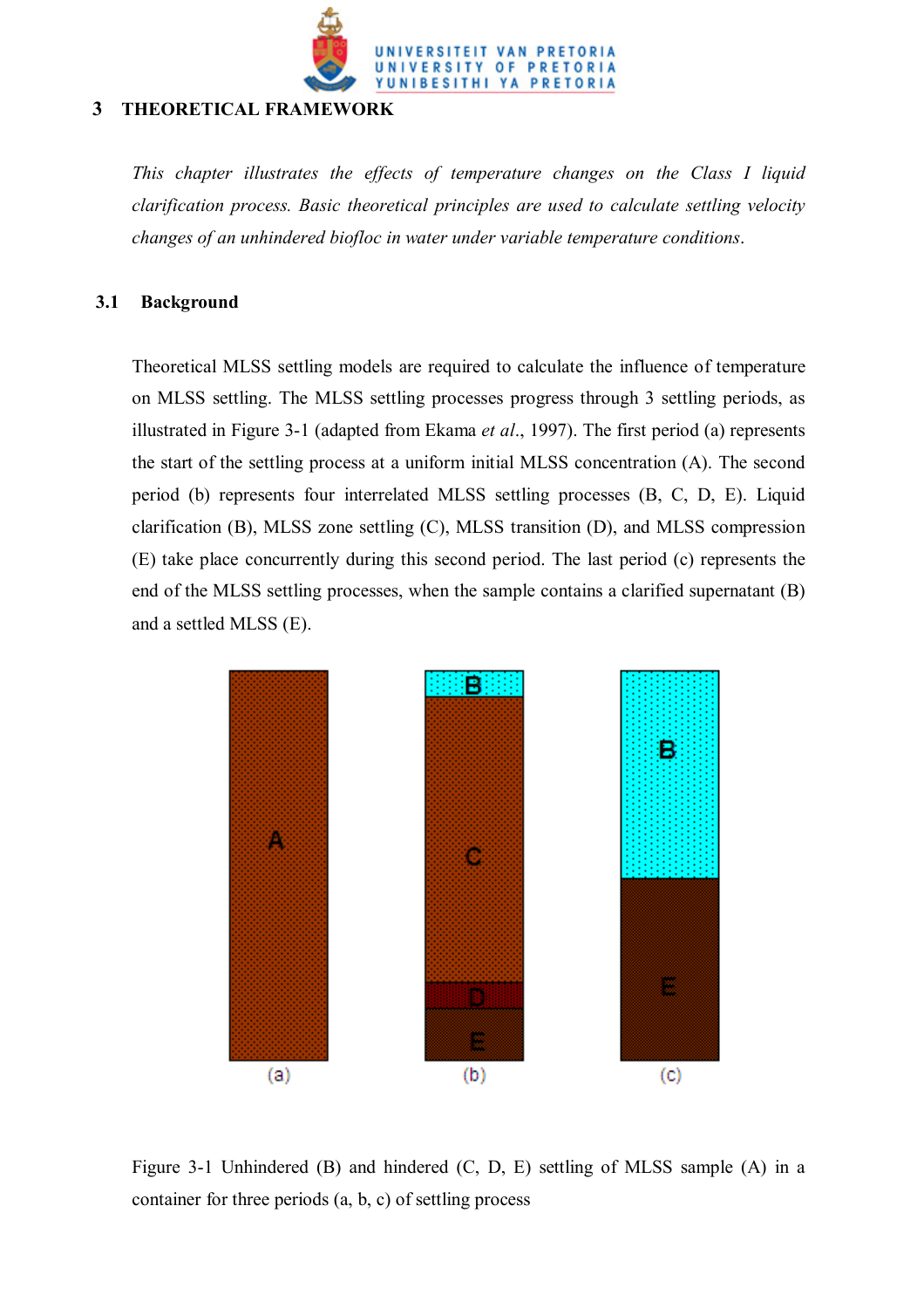

The hindered MLSS settling stages A and C to E are represented by simple empirical to complicated settling models based on fundamental mechanisms (Stypka, 1998). The liquid clarification stage B is represented by basic theoretical principles to describe the settling velocity of a spherical solid particle in liquid across a temperature range. In such a theoretical model, a solid particle represents a biofloc. A shape factor modifies the spherical particle to represent a non-spherical solid biofloc. This simplification excludes additional biofloc characteristics, such as porosity and biological components.

A simplified theoretical model, based on discrete, unhindered solid biofloc settling, hence represents MLSS settling. This simplified model expresses the settling velocity changes of the modified biofloc due to the effect of temperature variations on the water and biofloc characteristics.

The aim of this chapter is to illustrate the influence of temperature variations on the settling velocity of a simplified biofloc.

### **3.2 Materials and methods**

# **3.2.1 Modelling approach**

A simplified theoretical model illustrates the biofloc settling velocity changes over an extended operational temperature range. Variations in water viscosity and density, as well as in the key biofloc properties density, size, and shape (Scuras *et al*., 1998), are used in the biofloc settling velocity calculations.

# **3.2.2 Discrete biofloc settling theory**

Stokes' settling model equation (Cho *et al*., 1993) calculates the unhindered settling velocity of a solid spherical biofloc in the laminar flow regime. Yuan (2001) derives Stokes' equation in detail from basic force relationships. A shape factor  $(\Phi)$  is included to simulate the effect of the non-spherical biofloc shape (Gregory and Zabel, 1990) in the calculation of the biofloc settling velocity (u), valid when  $Re < 1$ , and  $Re = 24\Phi/C_d$ :

 $u = (\rho_a - \rho_w) g d_a^2 / (18 \mu \Phi),$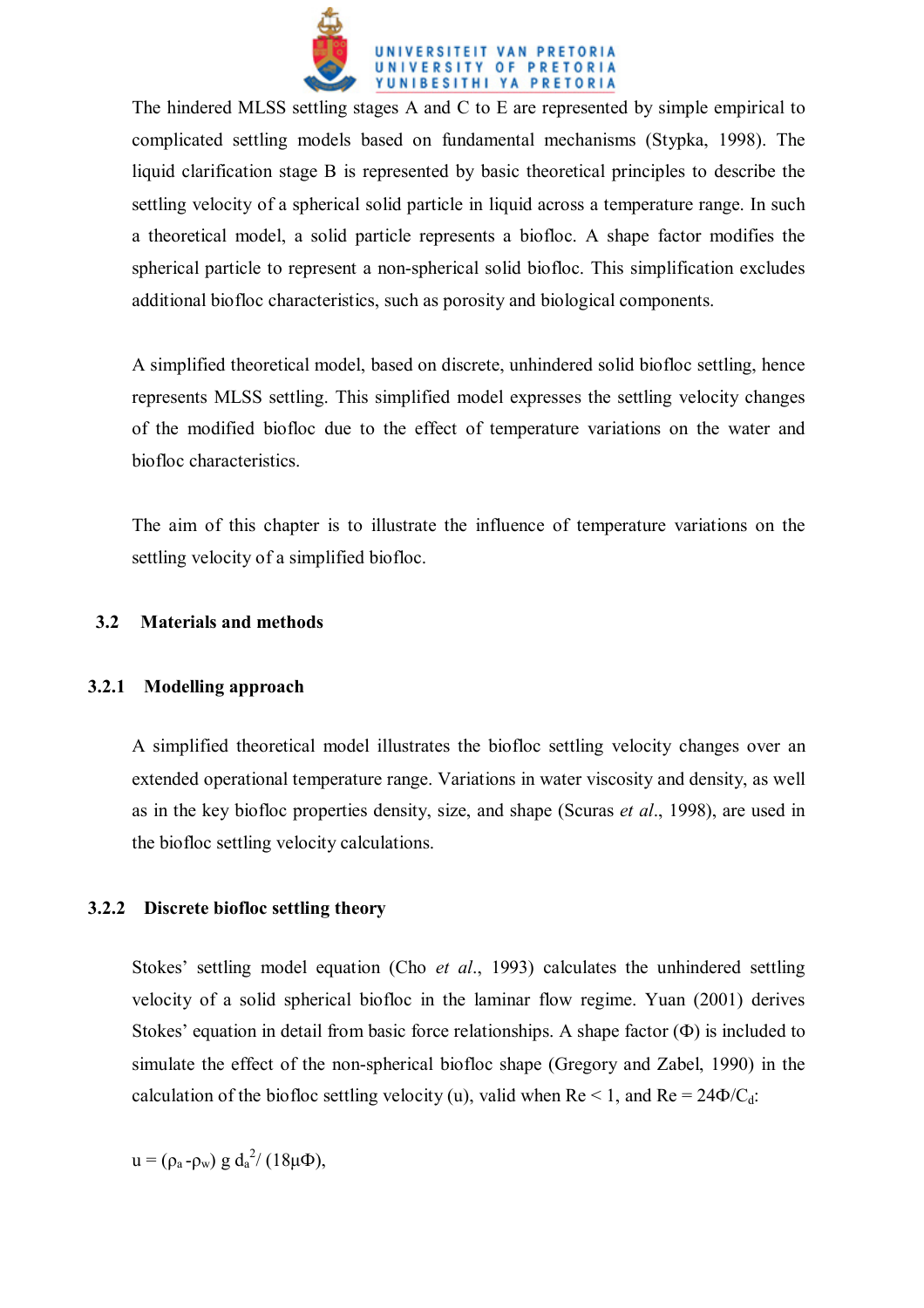

where g is the gravitational constant, Re is the Reynolds number, and  $C_d$  is the empirical drag coefficient.

Water temperature has a direct impact on the physical state of water (Weast, 1985), in terms of the absolute water viscosity ( $\mu$ ) and the water density ( $\rho_w$ ). Water temperature influences the physical state of the biofloc (Gerardi, 2002), in terms of the biofloc density  $(\rho_a)$ , the biofloc size expressed as diameter  $(d_a)$ , and  $\Phi$ . The parameters representing the water and biofloc properties are varied over a range of values, as listed in Table 3-1, to determine the unhindered biofloc settling velocity changes. Average values, as indicated, are used in the simulations during the variation of each parameter.

| <b>Parameter</b> | Average value used in<br>simulations | <b>Start of simulation</b>   | <b>End of simulation</b> |
|------------------|--------------------------------------|------------------------------|--------------------------|
| Temperature      |                                      | $5^{\circ}$ C                | $25^{\circ}C$            |
| Water viscosity  |                                      | $1.523E-3$ Ns/m <sup>2</sup> | 9.41E-4 $Ns/m^2$         |
| Water density    | 998.89 kg/m <sup>3</sup>             | 999.94 $\text{kg/m}^3$       | 997.08 kg/m <sup>3</sup> |
| Biofloc density  | 1014 kg/m <sup>3</sup>               | $1005.5 \text{ kg/m}^3$      | $1022.5 \text{ kg/m}^3$  |
| Biofloc size     | $800 \mu m (0.8 mm)$                 | $10 \mu m (0.01 mm)$         | $1410 \mu m (1.4 mm)$    |
| Biofloc shape    | 15                                   | 20                           |                          |

Table 3-1 Simulation ranges used for water and biofloc characteristics

The water viscosity and water density variation is fixed from 1.523E-3 Ns/ $m^2$  to 9.41E-4 Ns/m<sup>2</sup>, and 999.94 kg/m<sup>3</sup> to 997.08 kg/m<sup>3</sup> respectively, due to the relationship with temperature over the range of 5 to 25°C (Weast, 1985). Biofloc size varies from small microflocs of 10 to 20 µm diameter (Wilén, 1999) to macroflocs up to 1400 µm diameter (Kim *et al.*, 2006), with an average diameter size range of 10 to 1000 µm (Andreadakis, 1993). Biofloc density varies from a lower range of 1015 to 1034 kg/m<sup>3</sup> (Andreadakis, 1993) to between 1020 and 1062 kg/m<sup>3</sup> (Yuan, 2001; Etterer and Wilderer, 2001). A low biofloc density range of 1005.5 to 1022.5 kg/m<sup>3</sup> is used to limit the rapid settling velocity increase of an single biofloc. The biofloc shape factor (Gregory and Zabel, 1990) ranges from 1 for a spherical particle up to and greater than 20 for a non-spherical biofloc.

# **3.2.3 Data presentation**

The Microsoft Excel (Excel, 2007) curve fitting function is used to represent water density and water viscosity data in graphical format on 2-dimensional (2-D) graphs. The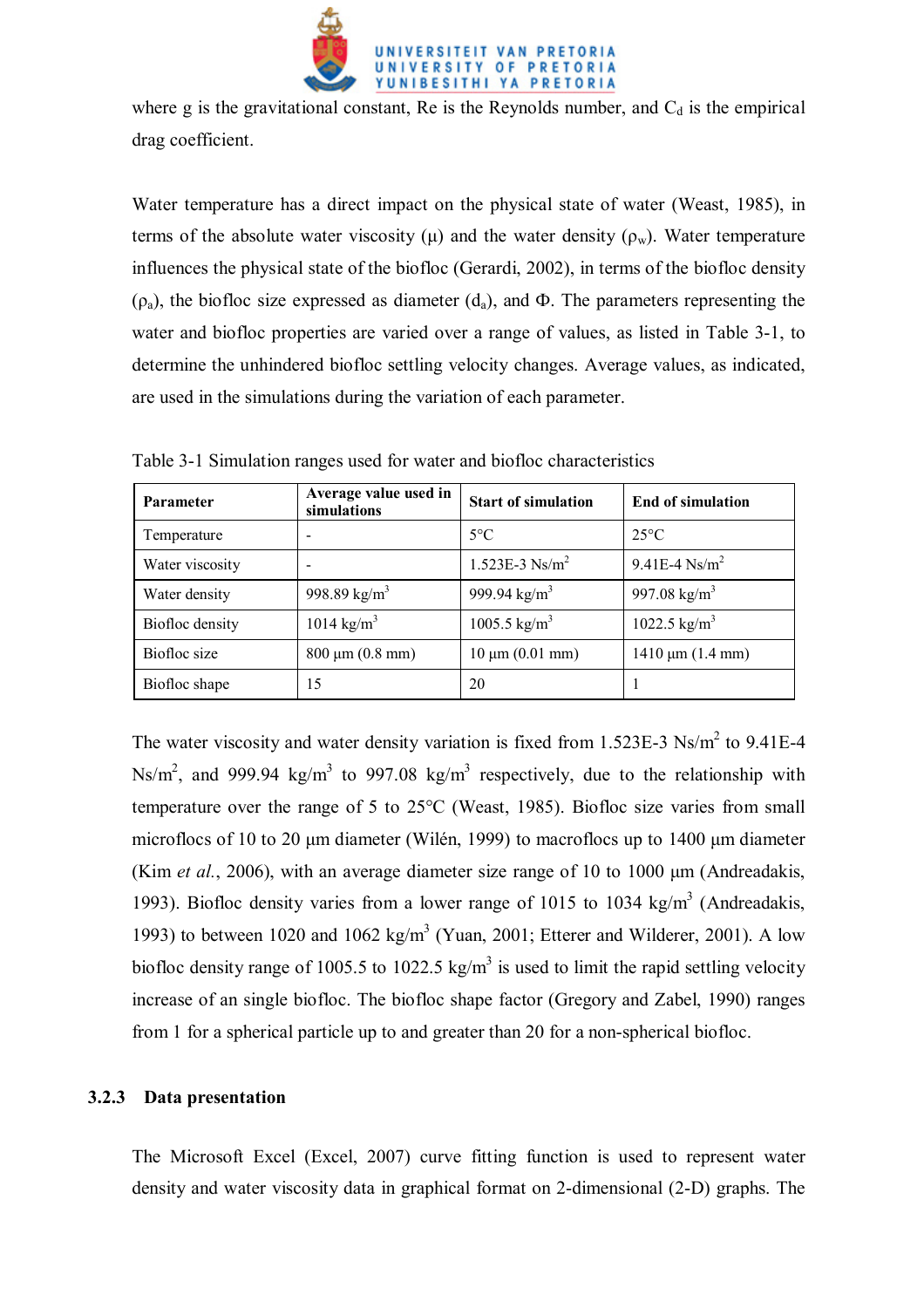

coordinate system consists of the horizontal  $x_1$ -axis representing the property parameter of water as the dependent variable, and the vertical  $y_1$ -axis representing the discrete biofloc settling velocity as the response variable.

The two-input data table function of the Microsoft Excel is used to calculate the 3 dimensional (3-D) correlations. The correlations are calculated between changes in temperature (represented by water viscosity and density), the biofloc property (density, size, or shape), and the biofloc settling velocity, according to the data range in Table 3-1. The results from the calculated data are represented by the surfaces on the 3-D graphs. The bands of colour indicate changes in the settling velocity ranges, as listed in the legend box placed next to the graph. The horizontal  $x_1$ -axis and  $x_2$ -axis indicate the biofloc property and the temperature-based viscosity as the two dependent variables. The vertical  $y_1$ -axis represents the calculated discrete biofloc settling velocity as the response variable.

The coefficient of multiple determinations  $(R^2)$ , as calculated by Microsoft Excel, measures the proportion of variation in the data points that are represented by the regression model. A value of  $R^2$  equal to one means that the curve passes through every data point, while a value of  $R^2$  equal to zero means that the regression model does not describe the data any better than a horizontal line passing through the average of the data points (DataFit, 2005).

### **3.3 Results and discussion**

### **3.3.1 Temperature effect on water viscosity**

The relationship between water temperature and water viscosity (Weast, 1985) is represented by an inverse polynomial equation with a  $R^2$ -value of 0.9994, as shown in Figure 3-2. The water viscosity decreases by  $000058 \text{ Ns/m}^2$ , from 1.523E-3 to 9.41E-4 Ns/m<sup>2</sup>, as the water temperature increases from 5 to 25 $^{\circ}$ C.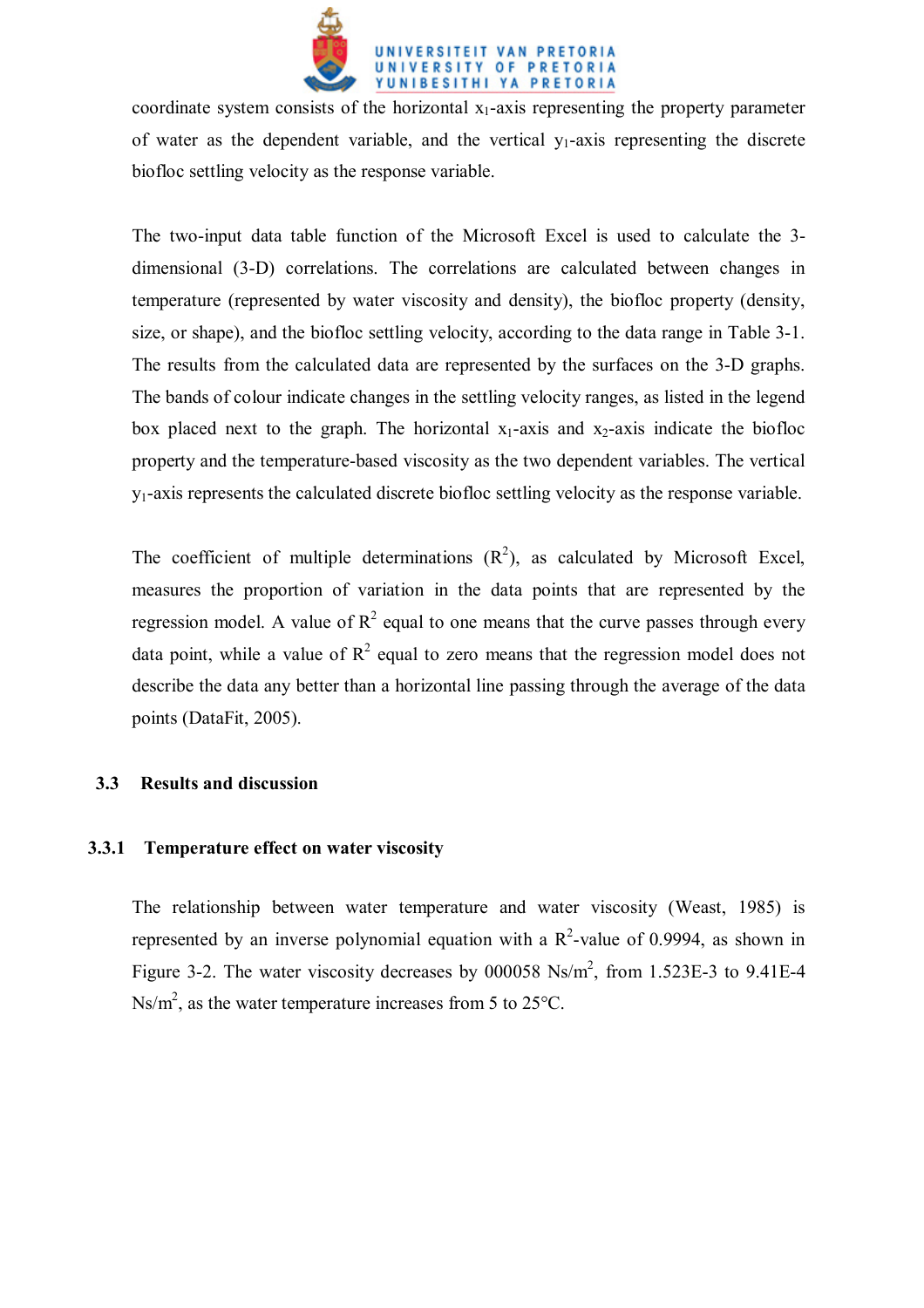



Figure 3-2 Water viscosity as a function of water temperature

# **3.3.2 Temperature effect on water density**

The relationship between water temperature and water density (Weast, 1985) is represented by an inverse polynomial equation with a  $R^2$ -value of 0.9996, as shown in Figure 3-3. The water density decreases by 2.87 kg/m3, from 999.94 to 997.08 kg/m<sup>3</sup>, as the water temperature increases from 5 to 25°C.



Figure 3-3 Water density as a function of water temperature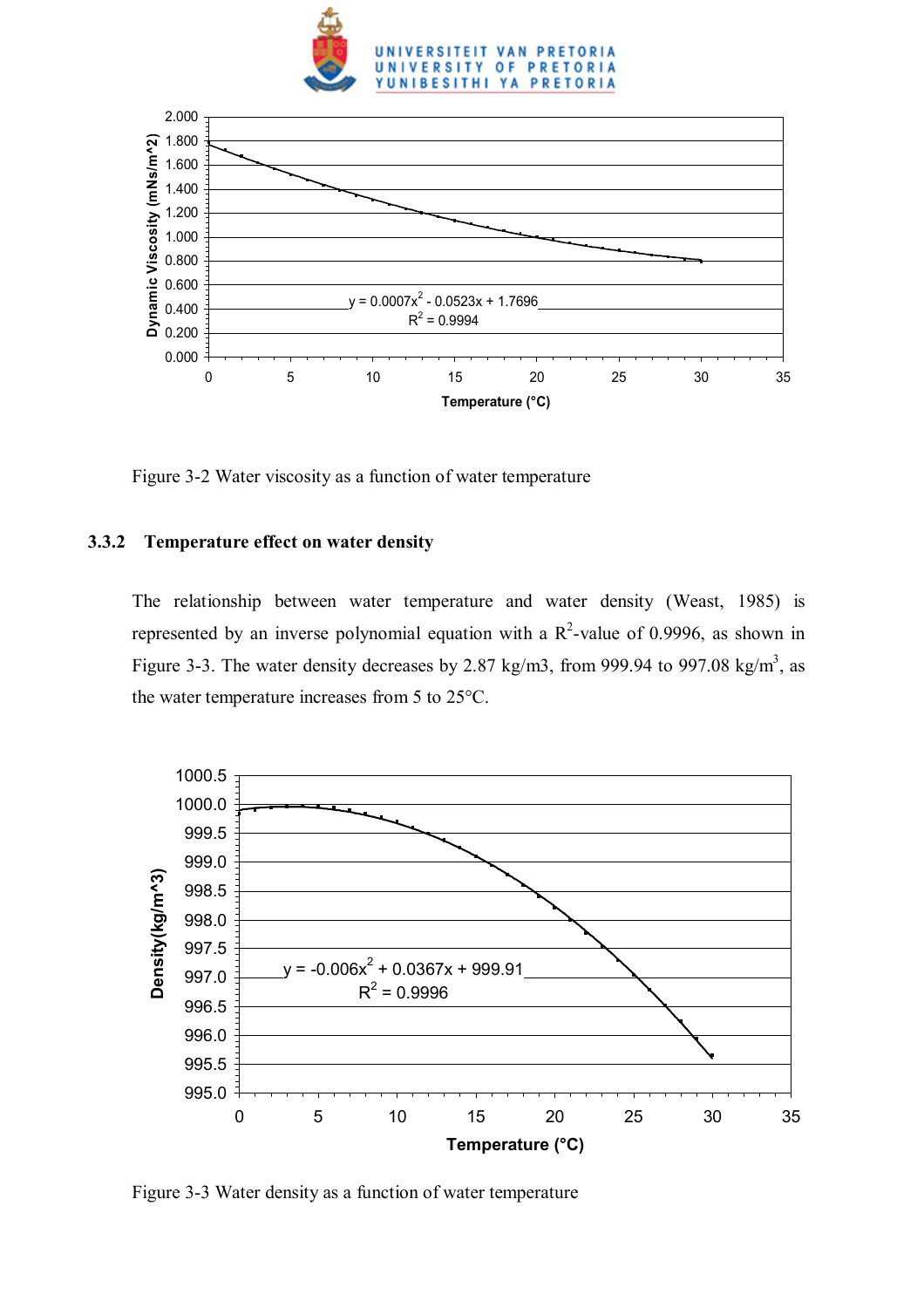

#### **3.3.3 Settling response to water density and viscosity change**

The discrete biofloc settling velocity changes due to water viscosity and water density variations over the 20°C temperature range. The change in the discrete settling velocity is graphically evaluated, to compare the different impacts of temperature related water viscosity and density variations.

The effect of a density variation on discrete biofloc settling velocity is illustrated in Figure 3-4, with a 20% velocity increase over the 20°C range. The discrete biofloc settling velocity increases by 0.14 m/hr, from 0.69 to 0.83 m/hr, due to the density decrease from 999.94 to 997.08  $\text{kg/m}^3$ . The effect of viscosity variations on discrete biofloc settling velocity is also illustrated in Figure 3-4, with a corresponding 62% velocity increase. The discrete biofloc settling velocity increases by 0.43 m/hr, from 0.69 to 1.1 m/hr, due to the viscosity decrease from 1.523E-3 to 9.41E-4  $Ns/m^2$ . The discrete biofloc settling velocity increases by 0.65 m/hr, from a minimum 0.69 to a maximum 1.34 m/hr, due to the combined water viscosity and density decrease of 000058 Ns/ $m<sup>2</sup>$  and 2.87  $\text{kg/m}^3$  respectively.



Figure 3-4 Biofloc settling velocity in water as a function of water viscosity and density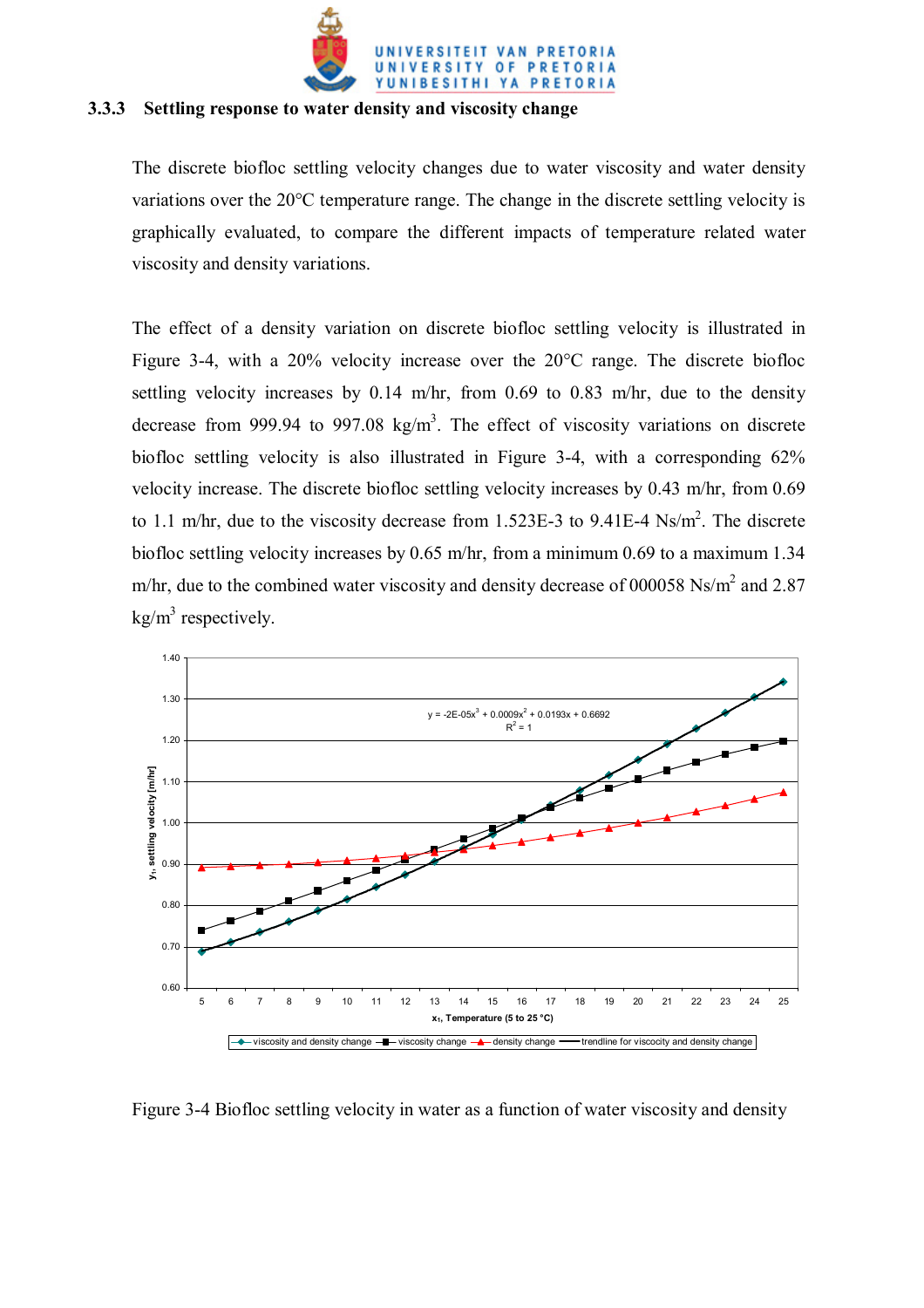

The effect of a water temperature increase over  $20^{\circ}$ C is represented by the water viscosity decrease of 0.00058 Ns/m<sup>2</sup> (from 0.000152 Ns/m<sup>2</sup> to 0.00094 Ns/m<sup>2</sup>) and a water density decrease of 2.87 kg/m<sup>3</sup> (from 999.94 to 997.08 kg/m<sup>3</sup>), to illustrate the temperature dependent settling velocity change due to biofloc density, size, and shape variations.

### **3.3.4 Settling response to biofloc density change**

Discrete biofloc settling velocity changes, due to the combined effect of biofloc density change and temperature variation, are illustrated on the  $x_1$ -,  $x_2$ -, and  $y_1$ -axes of Figure 3-5. The settling velocity increases at the low temperature ( $5^{\circ}$ C) by 15.4 m/hr, from 0.27 to 15.64 m/hr. This velocity increase originates from a biofloc density increase of 17 kg/m<sup>3</sup>, from 1005.5 to 1022.5 kg/m<sup>3</sup>. The settling velocity increases by 26.06 m/hr further at the higher temperature (25<sup>o</sup>C), as indicated from 0.7 to 26.76 m/hr. The velocity increase originates from the same biofloc density increase of 17 kg/m<sup>3</sup>, from 1005.5 to 1022.5  $kg/m<sup>3</sup>$ .



Figure 3-5 Biofloc settling velocity as a function of temperature and biofloc density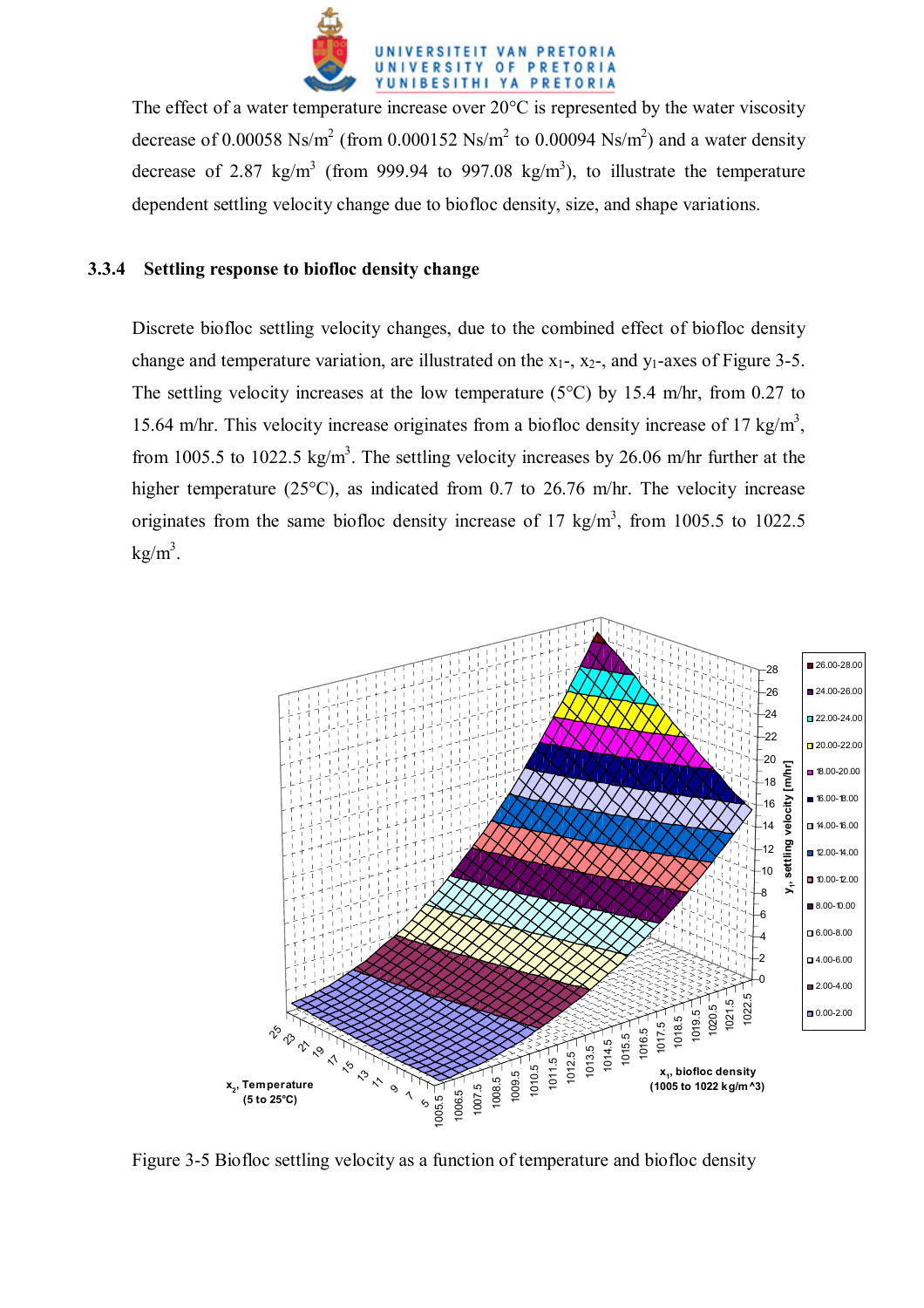

The settling velocity also increases due to a temperature increase, as illustrated on the  $x_2$ and  $y_1$ -axes of Figure 3-5. The biofloc settling velocity increases at the low biofloc density of 1005.5 kg/m<sup>3</sup> by 0.43 m/hr, from 0.27 to 0.70 m/hr, due to a temperature increase of 20°C. The settling velocity increases by 11.12 m/hr further at the high biofloc density of 1022.5 kg/m<sup>3</sup>, as indicated from 15.64 to 26.76 m/hr. The velocity increase originates from the same temperature increase of 20°C.

The discrete biofloc settling velocity increases further for a denser biofloc at a higher temperature. The settleability improves more at higher temperatures, when compared to the lower temperatures. This result is in agreement with a full-scale plant studies performed by Jang and Schuler (2006), and Schuler and Jang (2007b). These studies indicate that settleability improves with a biomass density increase, at an average SVI decrease of about 30 to 40 ml/g for each 0.01 g/ml (10 kg/m<sup>3</sup>) density increase.

#### **3.3.5 Settling response to biofloc size change**

Discrete biofloc settling velocity changes, due to the combined effect of biofloc size change and temperature variations, are illustrated on the  $x_1$ -,  $x_2$ -, and  $y_1$ -axes in Figure 3-6. The settling velocity increases at the low temperature ( $5^{\circ}$ C) by about 2.39 m/hr, from 0.0001 to 2.396 m/hr. This velocity increase originates from a biofloc size increase of about 1.4 mm, from 0.01 to 1.4 mm. The settling velocity increases by about 4.89 m/hr more at the higher temperature (25°C), as indicated from 0.0002 to 4.89 m/hr. The velocity increase originates from the same biofloc size increase of about 1.4 mm, from 0.01 to 1.41 mm.

The discrete settling velocity also increases due to a temperature increase, as illustrated on the  $x_2$ - and  $y_1$ -axes of Figure 3-6. The settling velocity increases for the small biofloc with a  $0.01$  mm diameter by only  $0.0001$  m/hr, from  $0.0001$  to  $0.0002$  m/hr, due to a temperature increase of 20°C. The discrete biofloc settling velocity increases by 2.49 m/hr further for the larger biofloc with a 1.41 mm diameter, as indicated from 2.40 to 4.89 m/hr. The velocity increase originates from the same temperature increase of 20°C.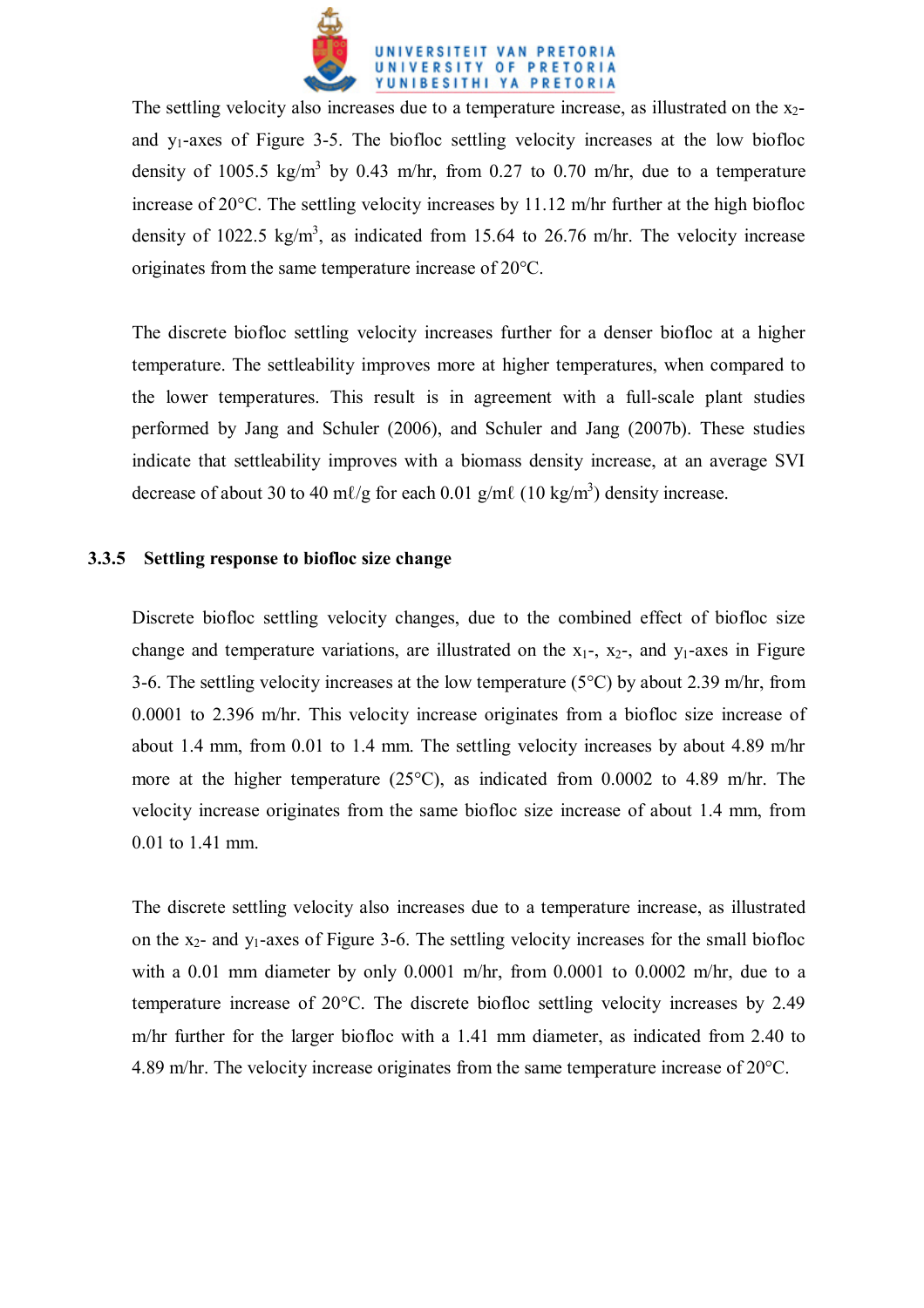



Figure 3-6 Biofloc settling velocity as a function of temperature and biofloc size

The discrete biofloc settling velocity increases therefore more for a larger biofloc at higher temperatures. The settleability improves more at higher temperatures, when compared to lower temperatures.

### **3.3.6 Settling response to biofloc shape change**

Discrete biofloc settling velocity changes, due to the combined effect of biofloc shape change and temperature change, are illustrated on the  $x_1$ -,  $x_2$ -, and  $y_1$ -axes in Figure 3-7. The biofloc settling velocity decreases at the low temperature ( $5^{\circ}$ C) by 9.78 m/hr, from 10.30 to 0.52 m/hr, due to a biofloc shape factor increase of 19, from 1 for a sphere to 20 for an irregular shaped biofloc. The biofloc settling velocity decreases by about 19.997 m/hr more at the high temperature (25°C), as indicated from 21.04 to 1.05 m/hr. The velocity decrease originates from the same biofloc shape factor increase of 19, from 1 to 20.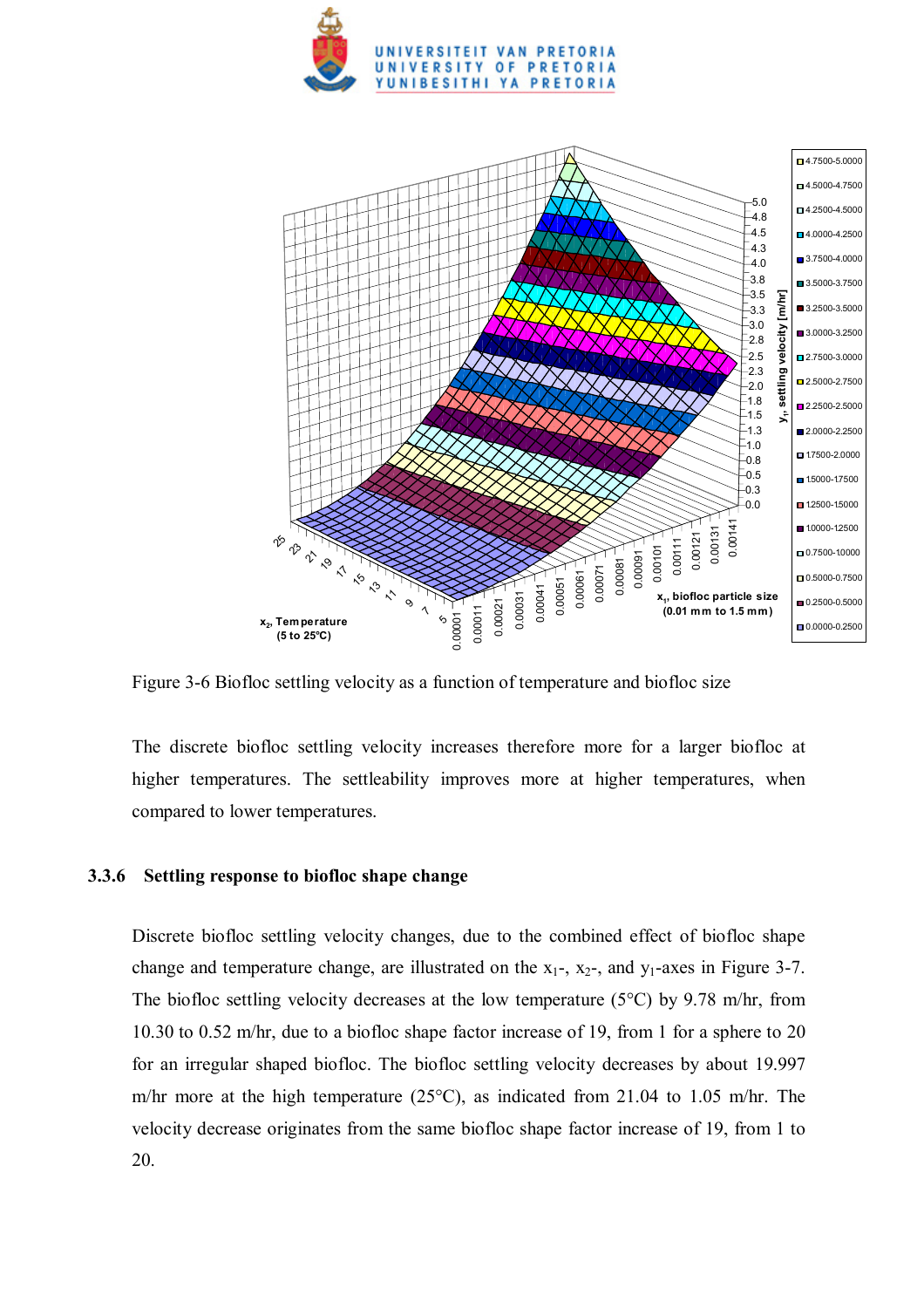



Figure 3-7 Biofloc settling velocity as a function of temperature and biofloc shape

The discrete settling velocity also increases due to a temperature increase as illustrated on the  $x_2$ - and  $y_1$ -axes of Figure 3-7. The biofloc settling velocity for the spherical biofloc increases by 10.74 m/hr, from 10.30 to 21.04 m/hr, due to a temperature increase of 20°C. The biofloc settling velocity for an irregular shaped biofloc, with a shape factor of 20, increases by only 0.53 m/hr, from 0.52 to 1.05 m/hr. The velocity decrease originates from the same temperature increase of 20°C.

The discrete biofloc settling velocity increases further for a more regular shaped biofloc, confirming results by Grijspeerdt and Verstraete (1997). The settleability improves more at higher temperatures, when compared to lower temperatures.

#### **3.4 Summary**

The Stokes model provides an indication of the unhindered settling velocity change of a simplified solid biofloc in water under influence of a temperature variation. The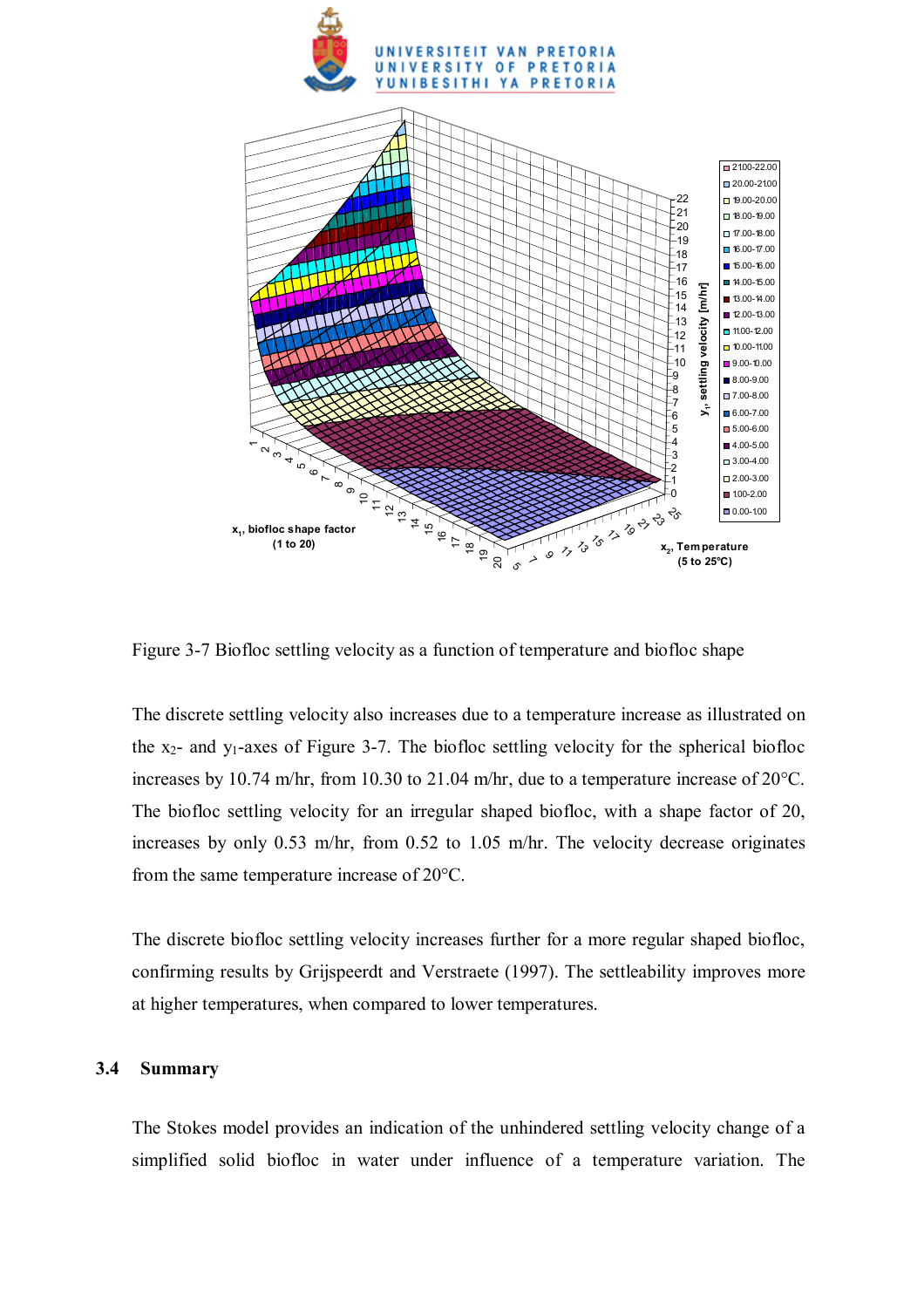

temperature variation changes the effect of water (viscosity and density) and biofloc properties (density, size, and shape) on the settling velocity of the biofloc.

The predicted discrete biofloc settling velocity changes, originating from variations in water and biofloc properties, are summarised in Table 3-2. The discrete biofloc settles in all instances faster at the higher temperature of 25°C. The highest settling velocities are predicted for bioflocs with the largest density, followed by bioflocs with shape changes towards a sphere, and lastly by a larger size biofloc.

| Parameter       | Parameter range          | Settling velocity at 5°C | Settling velocity at 25°C |
|-----------------|--------------------------|--------------------------|---------------------------|
|                 |                          | [m/hr]                   | [m/hr]                    |
| Biofloc density | 1005.5 kg/m <sup>3</sup> | 0.27                     | 0.70                      |
|                 | 1022.5 kg/m <sup>3</sup> | 15.64                    | 26.76                     |
| Biofloc size    | $1.4 \text{ mm}$         | 2.40                     | 4.89                      |
|                 | $0.01$ mm                | 0.00001                  | 0.00002                   |
| Biofloc shape   | $1$ [-]                  | 10.30                    | 21.04                     |
|                 | $20$ [-]                 | 0.52                     | 1.05                      |

Table 3-2 Biofloc discrete settling velocity link to temperature and biofloc characteristics

The predicted discrete biofloc settling velocities are only valid for a solid biofloc. Additional physical changes such as porosity, and biological changes such as composition modifications, are disregarded in this evaluation. The predicted settling velocities represent only an indication of possible settling variations due to temperature fluctuations.

Hasar *et al*. (2004) identified temperature and MLSS concentration as the largest contributors to MLSS flow behaviour in a sequencing batch reactor (SBR). MLSS viscosity decreased logarithmically with a temperature increase, along with an exponential increase for a MLSS concentration increase. The basic biofloc settling calculations support these reported experimental findings, demonstrating that temperature plays a significant role in MLSS settleability.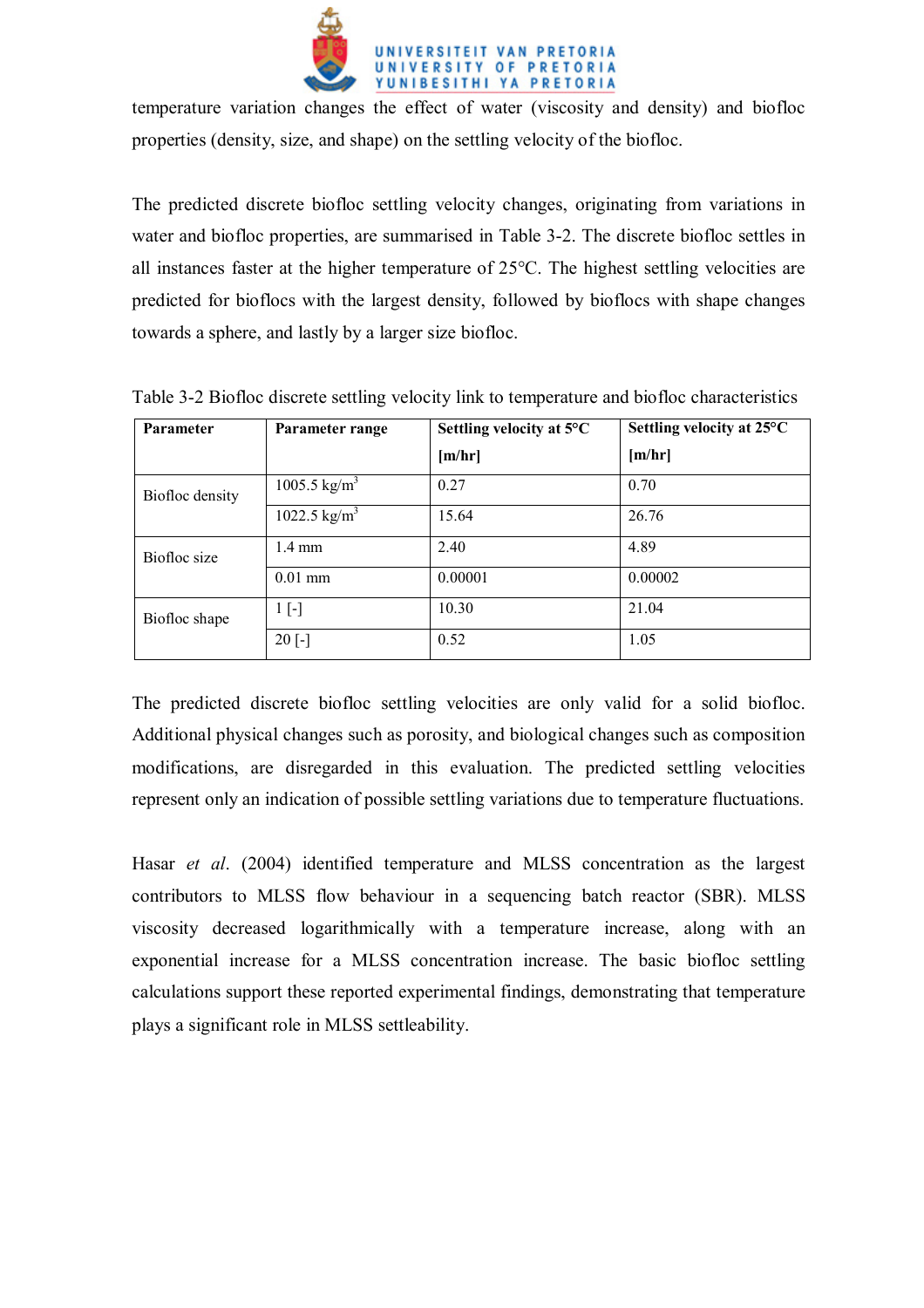

### **3.5 Conclusions**

The calculated unhindered settling velocity of a biofloc over a 20°C temperature range variation changes due to water viscosity and density changes, as well as biofloc density, shape, and size changes. The following conclusions are applicable for the settling biofloc:

• A water viscosity change increases the biofloc settling velocity by 0.4 m/hr, against a water density change that increases the biofloc settling velocity by 0.1 m/hr. The effect of water viscosity changes on settleability is more distinct than the effect of water density changes.

• Biofloc density is the biofloc characteristic with the largest influence on settleability in terms of settling velocity. The settling velocity increased for the denser biofloc by 11 m/hr across a 20°C increase.

• Biofloc shape is the biofloc characteristic with the second largest influence on settleability in terms of settling velocity. The settling velocity increased for the spherical biofloc by 10 m/hr across a 20°C increase.

• Biofloc size is the biofloc characteristic with the third largest influence on settleability in terms of settling velocity. The settling velocity increased for the larger biofloc by 2 m/hr across a 20°C increase.

These preliminary calculations confirm that temperature is an important dependent variable in MLSS settling. The calculations illustrate significant MLSS settling velocity changes over a temperature range variation. The next chapter will illustrate typical short- and long-term temperature variations found in a selection of operational treatment plants.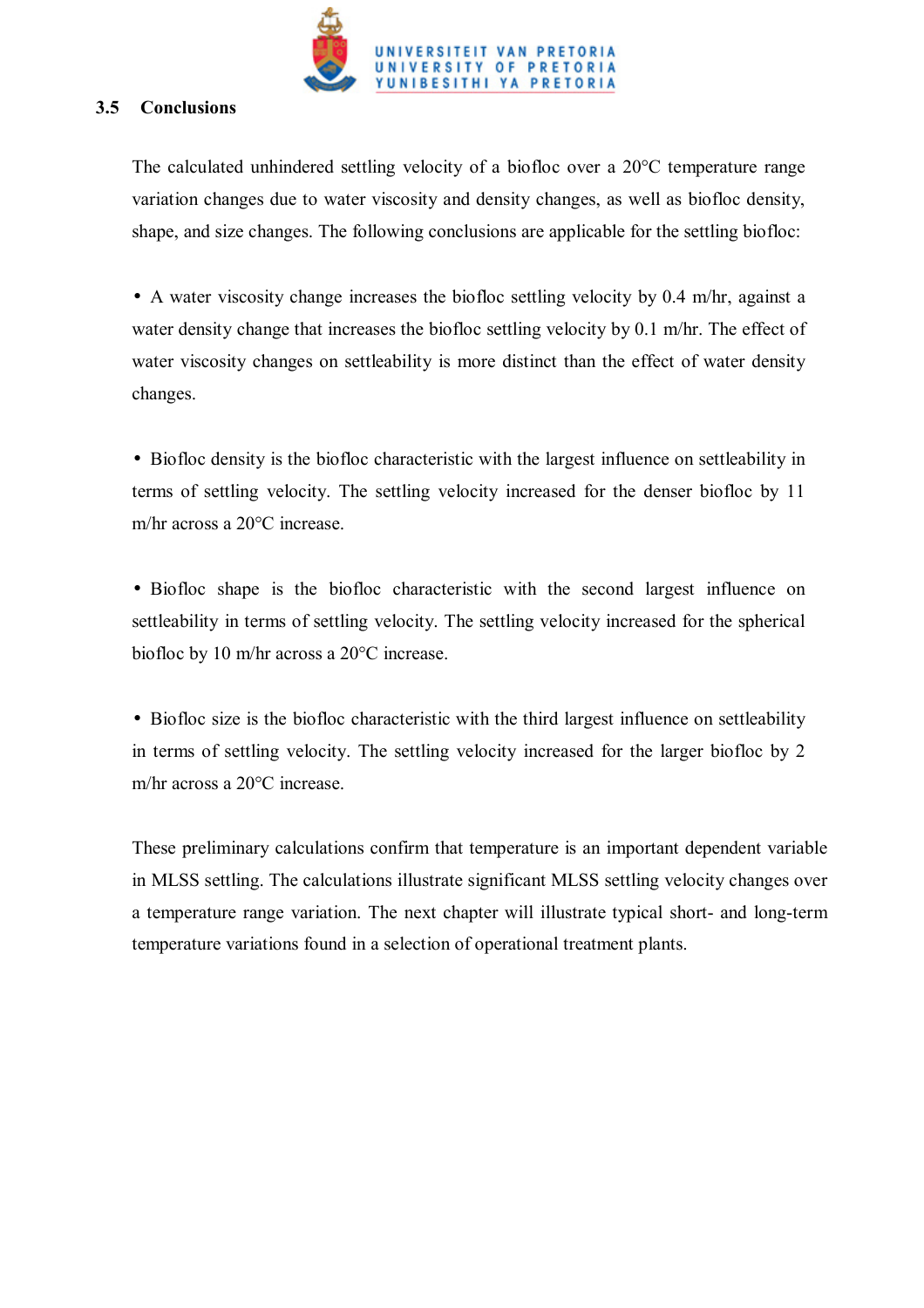

### **4 TEMPERATURE OBSERVATIONS**

*Temperature variations from an exploratory survey at five reactors are presented in this chapter. The extent of short- and long-term temperature variations illustrates typical operational temperature variation ranges. This temperature data complements the limited published information obtained from the literature survey, as well as the temperaturebased settling calculations from the previous chapter.*

### **4.1 Background**

 $T_r$  is subject to short-term (hourly to diurnal) and long-term (weekly and monthly to seasonal) variations (Wahlberg *et al.*, 1996). Makinia *et al*. (2005) modelled these Tr variations as sinusoidal wave profiles that follow cyclic nighttime and winter cooling stages, between daytime and summer heating stages. The long-term  $T_r$  fluctuations are related to  $T_a$  fluctuations, which vary according to the geographical position of the plant.  $T_r$  extends from a minimum of 5 to 10 $^{\circ}$ C during winter in Northern Europe and Canada to a maximum of over 30°C during summer in Asiatic countries (Oldham and Rabinowitz, 2002; Tandoi *et al.*, 2006). Long-term  $T_r$  fluctuations have a direct influence on MLSS settling. Improved MLSS settling is recorded during warmer summer months, followed by transition periods during spring and autumn (Kruit *et al.*, 2002), with poorer MLSS settling evident during colder winter months.

These long-term  $T_r$  variations govern several aspects of the biological processes, such as the rate of reactions (Krishna and Van Loosdrecht, 1999), the growth rate of all bacteria and in particular nitrifying bacteria (Barnard, 1974), as well as the selective development of specific microorganism populations (Grady and Filipe, 2000). The theoretical reaction rates for most of these biological processes double for each 10°C temperature increase up to a maximum temperature (Dochain and Vanrolleghem, 2001). Some full-scale process rates could be less temperature sensitive (Pöpel and Fischer, 1998) due to inhibiting factors.

These long-term  $T_r$  variations also influence the physical properties of MLSS. As MLSS is mainly composed of water and bioflocs (Wilén *et al*., 2006), the physical properties relate to water characteristics such as density and viscosity, as well as biofloc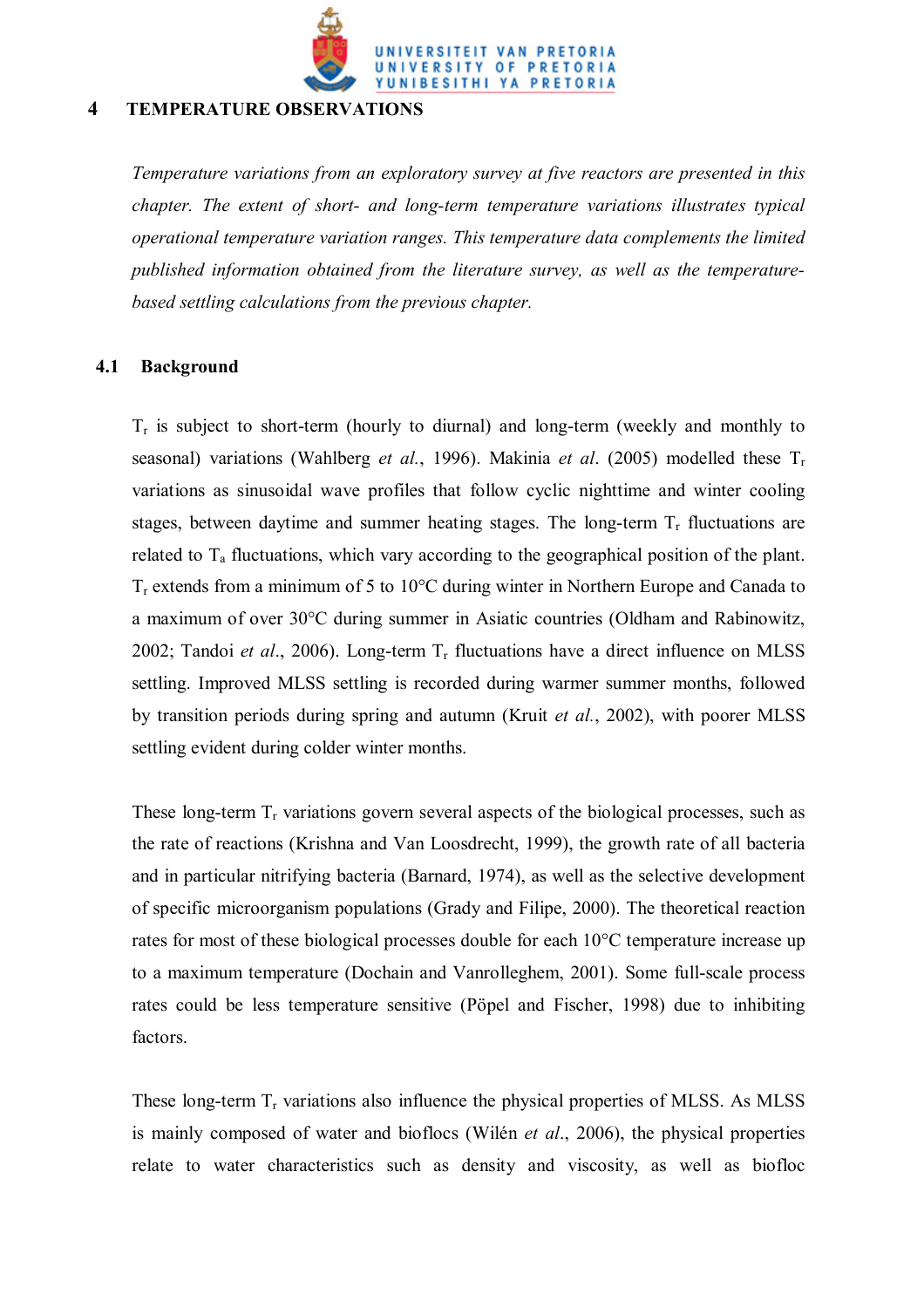

characteristics such as density, size, and shape. Short-term  $T_r$  variations influence the physical properties of MLSS, as demonstrated in the previous chapter.

Short-term  $T_r$  fluctuations are not routinely used as an operational process performance parameter. Diurnal  $T_r$  fluctuation effects on MLSS settleability are therefore not recorded or correlated to process performance. The average daily  $T_r$  of 14 $\rm ^{\circ}C$  in winter and 22 $\rm ^{\circ}C$  in summer for South African weather conditions are usually used as  $T_s$  for modelling exercises (WRC, 1984). The extent of MLSS  $T_s$  changes due to the influence of  $T_a$ , as well as the final difference from  $T_r$ , after a time delay due to MLSS sample collection, transfer, storage, and settling during batch tests, has not been reported in any detail in the available literature.

The aim of this chapter is to establish a typical range of plant temperature fluctuations. Differences between  $T_r$  and  $T_a$  illustrate temperature variations that can be expected between plant reactors and settling test containers under the influence of  $T_a$ .

### **4.2 Materials and methods**

### **4.2.1 Experimental approach**

 $T_r$  readings are recorded with hand-held or on-line thermometers at five different BNR reactors. On-line readings are continuously recorded and stored with data loggers to capture  $T_r$  profiles. These profiles are required to establish the extent of short-term temperature variations found in batch and automated MLSS settling evaluations.

### **4.2.2 Temperature data collection**

### **4.2.2.1 Plant reactors used for temperature observations**

Batch and on-line temperature data was collected at five BNR reactors at two wastewater plants, as indicated in Table 4-1. The size of the reactors and the aeration method are listed, as these reactor attributes could influence  $T_r$  and the extent of diurnal  $T_r$  profiles.

Plant 1 contains two full-scale reactors (1a and 1b) with surface aeration systems, as well as a pilot plant (1c) with submerged bubble aeration. Plant 2 is located about 80 km from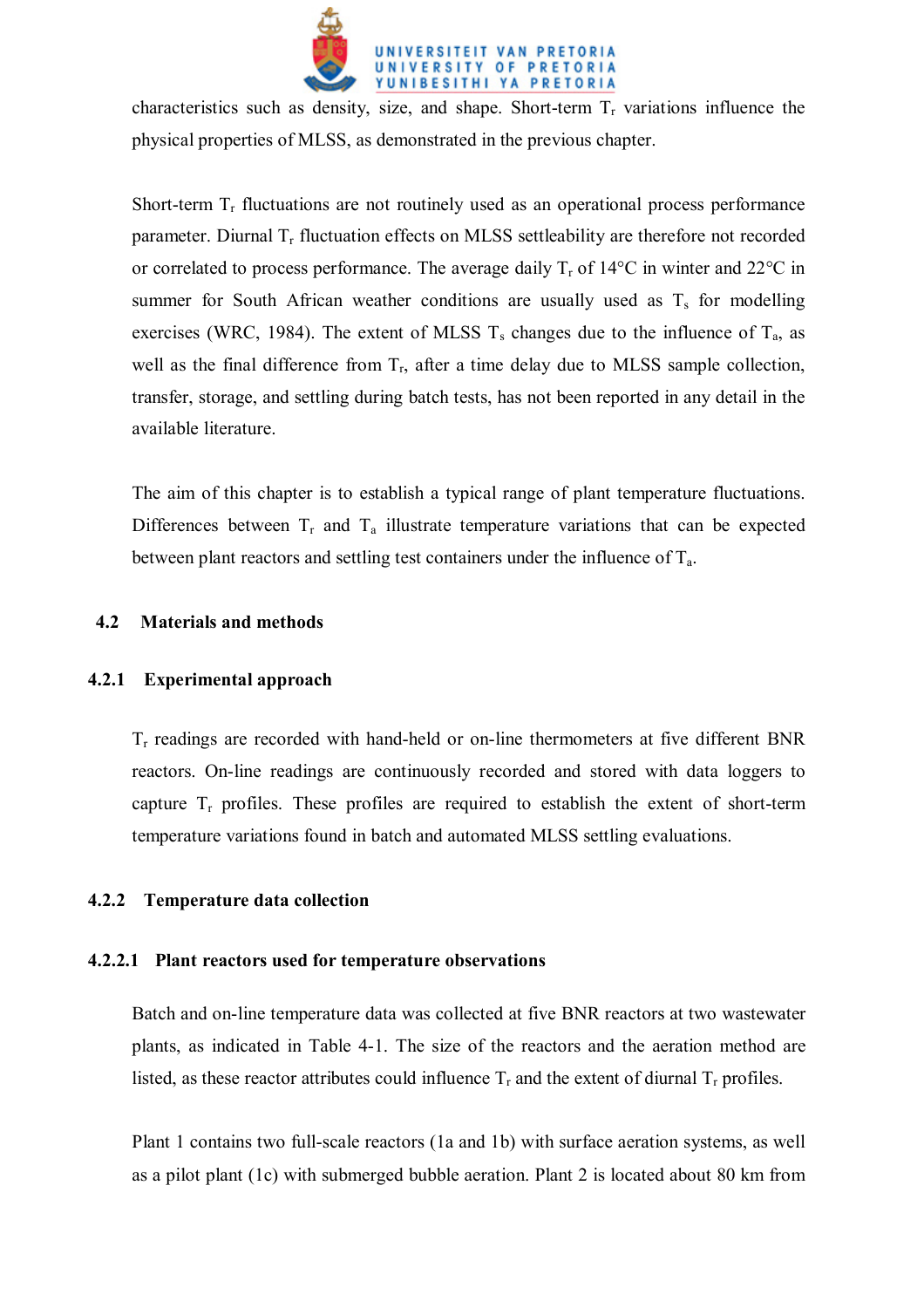

plant 1. Plant 2 includes adjacent surface aeration (plant 2a) and bubble aeration (plant 2b) reactors. This plant configuration offers the opportunity to identify the effects of the aeration methods on full-scale Tr.

| <b>Plant</b> | Reactor     | <b>BNR</b> reactor size $[m^3]$ | <b>Aeration method</b> |
|--------------|-------------|---------------------------------|------------------------|
|              | a           | 25550                           | Surface                |
|              | b           | 15000                           | Surface                |
|              | $\mathbf c$ | 1.8                             | <b>Bubble</b>          |
|              | a           | 45500                           | Surface                |
|              | n           | 31796                           | <b>Bubble</b>          |

Table 4-1 Sizes of five BNR reactors in two plants used in temperature observations

### **4.2.2.2 Short- and long-term temperature variation**

On-line DO concentration meters (Royce Model 9100D; Royce, 1999) in plant 1 and 2 aerobic reactors include built-in temperature sensors. This temperature function is used to record once-off  $T_r$  readings during winter and spring at plant 1a, 2a, and 2b reactors.

These on-line DO concentration meters measure  $T_r$  continuously at plant 1b reactor. A similar DO meter was placed in the raw sewage inflow channel of plant 1 to record  $T_{\text{raw}}$ .

Data loggers (Fourier MicroLog Plus; Fourier, 2007) record the on-line data to produce diurnal  $T_r$  profiles. These data loggers contain internal temperature sensors to record  $T_a$ . Each logger produces separate  $T_a$  and  $T_r$  profiles.

# **4.2.2.3 Temperature data presentation**

Microsoft Excel is used to plot and trend  $T_a$ ,  $T_r$ , and  $T_{raw}$  profiles in graphical format in 2-D graphs. The coordinate system consists of the horizontal  $x_1$ -axis representing the time over several days or 24 hours, and the primary  $y_1$ - and secondary  $y_2$ -axes represent the temperature data.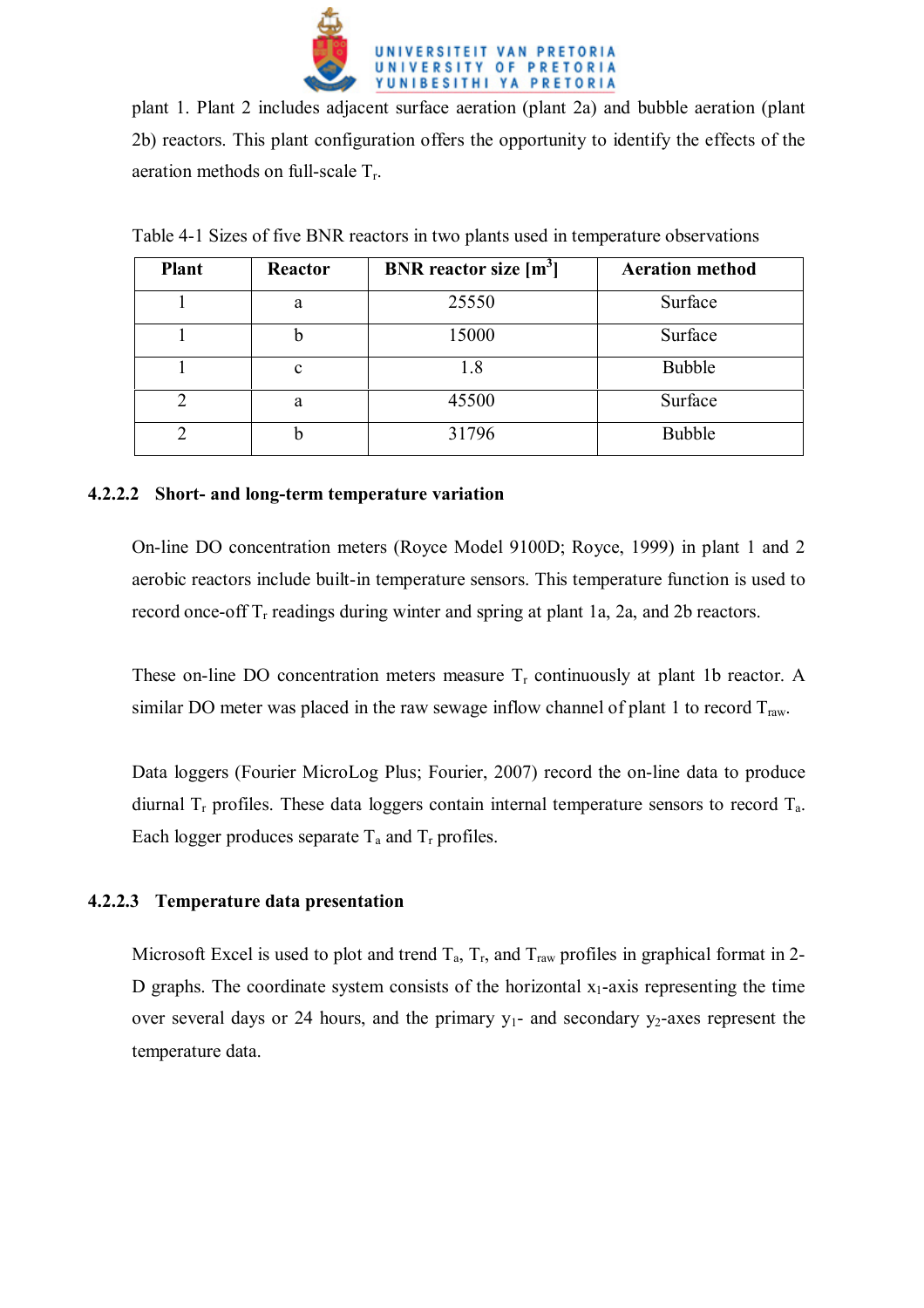

### **4.3 Results and discussion**

#### **4.3.1 Long-term temperature variation**

Long-term  $T_r$  variations that were recorded at wastewater treatment plants are summarised in Table 4-2. This data is based on manual readings that are listed in Table 11-1 in Appendix A. Winter  $T_r$  of surface aeration plants 1a and 2a differ by about  $2^{\circ}C$ due to geographical and local conditions. The bubble aeration plant 2b  $T_r$  is about 5°C warmer at 17 to 18 $\degree$ C in winter, when compared to the  $T_r$  of the adjacent surface aeration plant 2a. Spring  $T_r$  increases by about 8°C for the surface aeration reactors of plant 1a and 2a, and by 5°C for the bubble aeration reactor of plant 2b.

Table 4-2 Seasonal and daytime temperature variations: surface and bubble aeration

| <b>Plant reactor</b> | winter morning          | winter afternoon | spring morning          | spring afternoon |
|----------------------|-------------------------|------------------|-------------------------|------------------|
|                      | $T_r$ [ <sup>o</sup> C] | $T_r$ [°C]       | $T_r$ [ <sup>o</sup> C] | $T_r$ [°C]       |
| Reactor 1a           | 14.2                    | 15.0             | 21.6                    | 22.0             |
| Reactor 2a           | 12.1                    | 12.7             | 20.6                    | 20.5             |
| Reactor 2b           | 17.7                    | 18.0             | 22.8                    | 23.0             |

This  $T_r$  survey confirms the extent of long-term  $T_r$  variations. The large  $T_r$  difference of more than 5°C between surface and bubble aeration at adjacent reactors of 2a and 2b has significant design and operational implications for temperature dependent BNR processes, as well as for aspects of MLSS settleability.

The  $T_r$  between morning and afternoon conditions changes by less than  $1^{\circ}C$  at all three reactors. This indicates that MLSS samples collected from the reactor during this period of the day will have a relatively constant temperature, with variations of less than 1°C in  $T_r$ . The lower afternoon  $T_r$  of 20.5°C at reactor 2a is due to a rain event. Continuous  $T_r$ profiles are preferred to identify temperature variations that might not be detected with individual readings. The  $T_s$  should also be related to  $T_r$  for batch MLSS settling tests, as different  $T_a$  can lead to changes in  $T_s$  before and during the settling tests.

The  $T_{raw}$  of plant 1 was monitored together with  $T_a$  for 42 days in spring, as shown in Figure 4-1. The  $T_{raw}$  fluctuates by 4.3°C over a range from 16.3 to 20.6°C. The cyclic  $T_a$ profile shape is similar to  $T_{\text{raw}}$  over the 42-day period, with a total change of  $27^{\circ}\text{C}$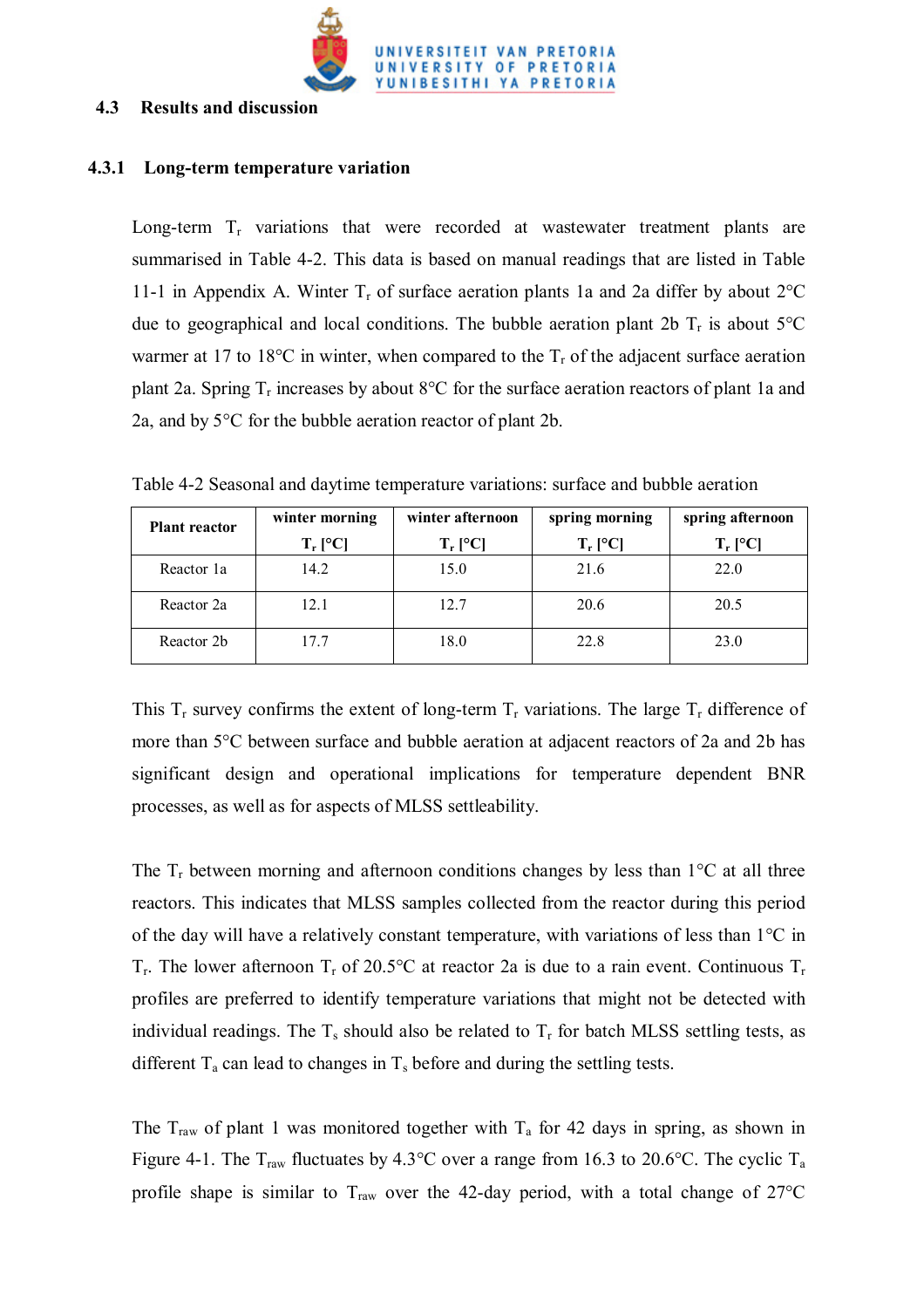

measured from 12 to 39°C. The placement of the small data logger enclosure in direct sunshine contributed to this extended  $T_a$  range. The  $T_{raw}$  and  $T_a$  trends follow different slopes, with  $T_{raw}$  increasing as  $T_a$  is decreasing. These trends confirm that  $T_{raw}$  is influenced by local factors other than  $T_a$ , making it difficult to predict  $T_{raw}$  profiles from Ta data.



Figure 4-1  $T_{\text{raw}}$  and  $T_a$  profiles over 42 days, plant 1

The  $T_r$  of plant 1a was monitored together with  $T_a$  for 19 days in spring, as shown in Figure 4-2. The  $T_r$  fluctuates by 2.8°C over a range from 17.2 to 20.0°C. The cyclic  $T_a$ profile shape is similar at a total change of 24.7°C, covering a range from 8.3 to 33°C. The  $T_r$  and  $T_a$  trends follow similar slopes, confirming that  $T_a$  directly influences  $T_r$ . The  $T_a$  fluctuations are mirrored by changes in the  $T_r$ . These substantial  $T_r$  changes of a few degrees Celsius occurring over several days are thus related to  $T_a$  changes.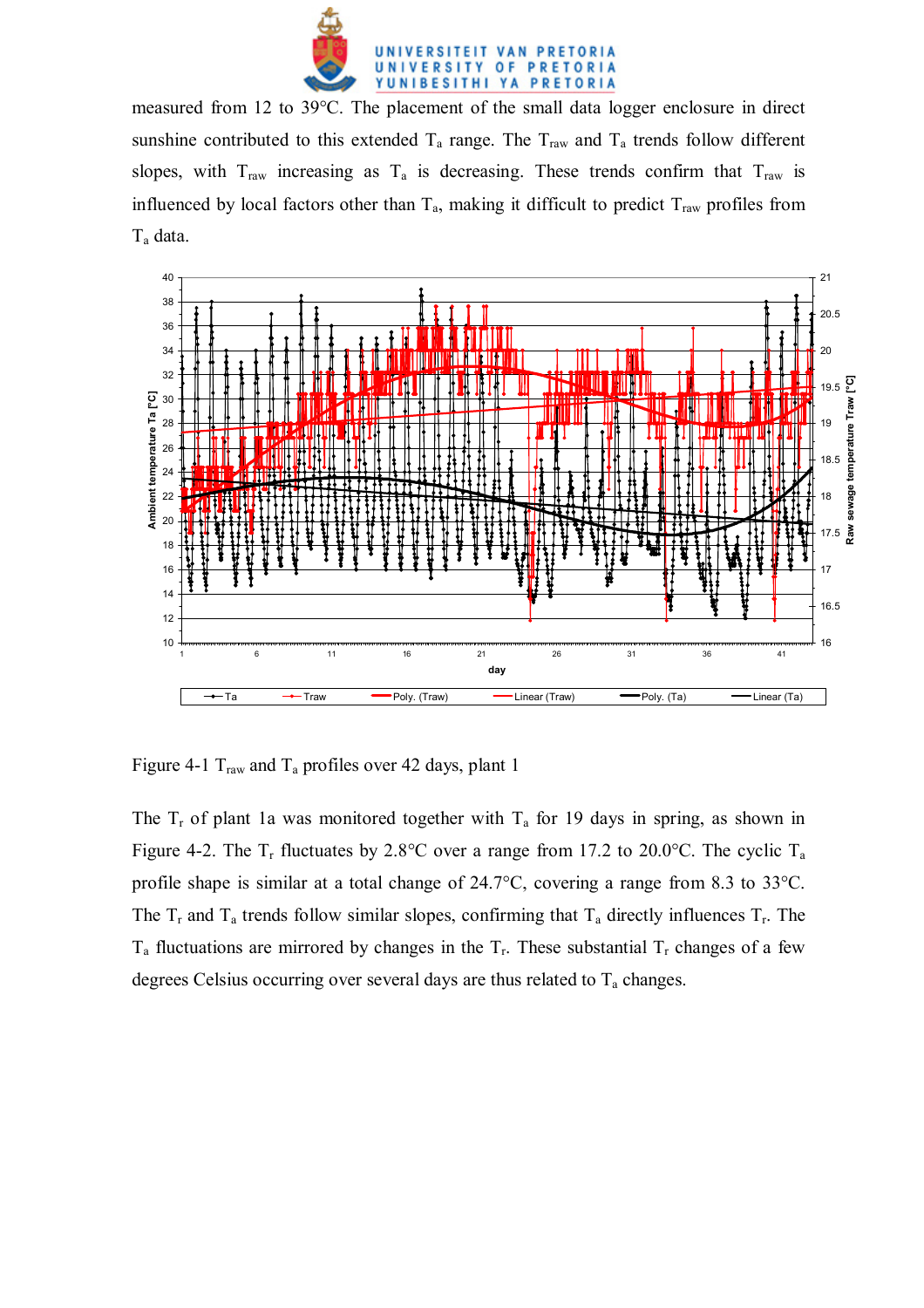



Figure 4-2  $T_r$  and  $T_a$  profiles over 19 days, plant reactor 1a

The  $T_r$  and  $T_a$  recordings for the other two reactors at plant 1 over 10 days in spring show distinct diurnal temperature fluctuation trends. It illustrates and confirms the noticeable relationship between  $T_r$  and  $T_a$  as shown in Figure 4-3. The  $T_r$  profile is connected by rising trend channels on the minimum and maximum daily  $T_r$  points, while the average  $T_r$ increase is shown with a linear trend line.

These trend channels indicate that the average  $T_r$  can change by approximately 4<sup>o</sup>C within 10 days at the local plants. The diurnal  $T_r$  fluctuation range increases from about 16.5 to 18°C to about 19.0 to 20.5°C, while the average linear  $T_r$  trend changes by 2.75°C, from 17.25 to 20 $^{\circ}$ C. The constant slope of the trend channels illustrates that the diurnal  $T_r$ profile fluctuation stays relatively constant at about 1.5°C.

The temperature profile in Figure 4-3 also shows that the  $T_a$  increases from a diurnal variation range of about 12 to 32 $^{\circ}$ C to about 16 to 30 $^{\circ}$ C. The diurnal T<sub>r</sub> variation of about 1.5°C is more constant than the diurnal  $T_a$  fluctuation that changes from about 20 to 14°C within a few days. The relationship between  $T_r$  and  $T_a$  is not constant, indicating that other factors and local conditions influence this relationship. These profiles are in good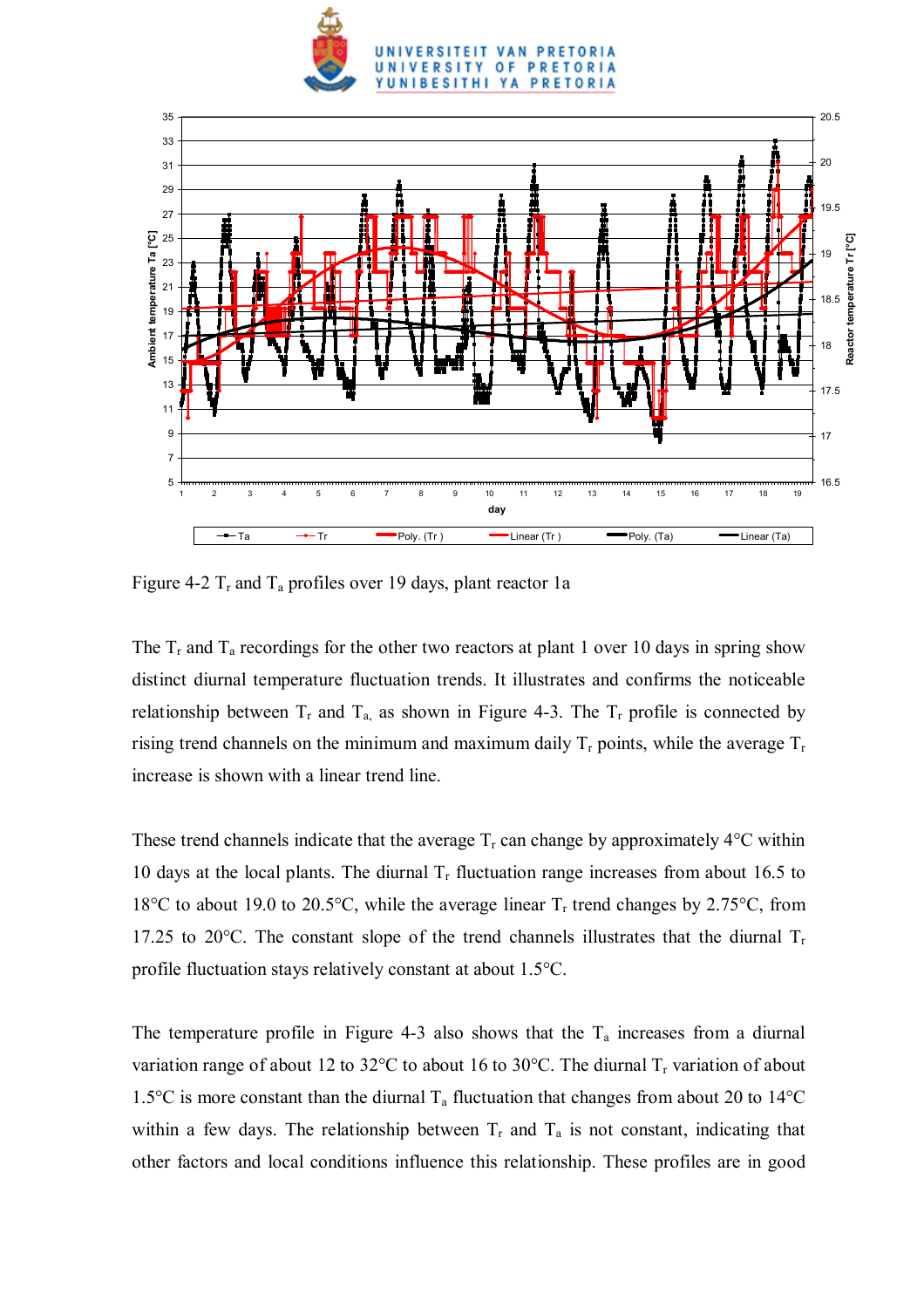

agreement with profiles provided by Scherfig *et al*. (1996), where similar rapid temperature changes over a few days were reported.



Figure 4-3  $T_r$  and  $T_a$  profiles over 10 days, plant reactor 1b

The  $T_r$  and  $T_a$  recordings for the plant reactor 1c over an 11 day period during winter indicate more distinctive diurnal temperature fluctuation trends. It confirms the direct relationship between  $T_r$  and  $T_a$  for a smaller sized reactor, as shown in Figure 4-4. Rising trend channels on the minimum and maximum daily  $T_r$  points illustrates the  $T_r$  profile, and the average  $T_r$  increase is shown with a linear trend line.

The trend channels indicate that the average  $T_r$  can change by approximately 2 $\degree$ C within 10 days. The  $T_r$  diurnal fluctuation range decreases correspondingly from about 13 to 20 $\degree$ C to about 11 to 18  $\degree$ C, corresponding directly to the changes in the T<sub>a</sub>. The steady slope of the rising trend channels shows that the diurnal  $T_r$  profile fluctuation stays constant at about 7°C.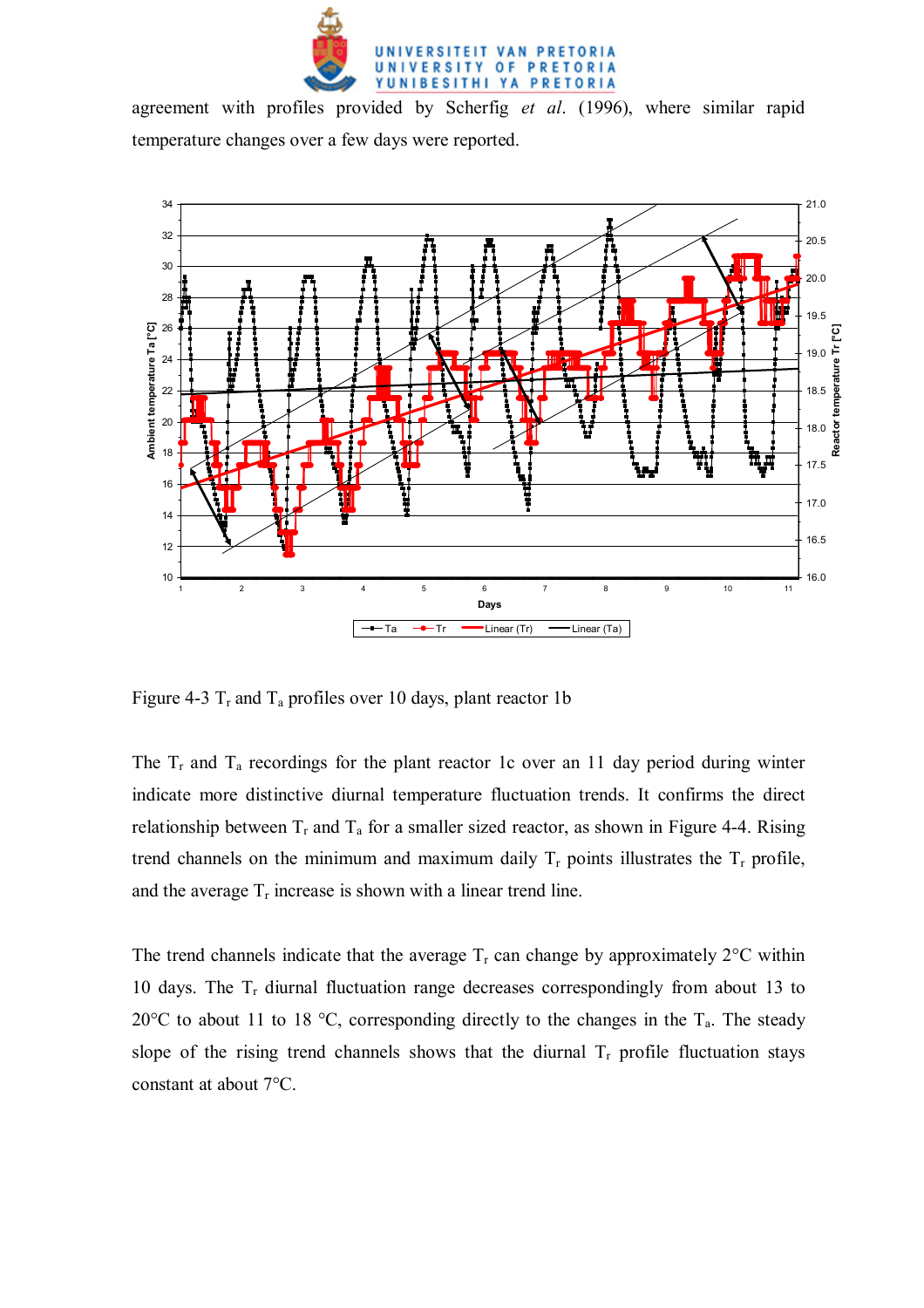

The profile in Figure 4-4 shows that  $T_a$  decreases from a diurnal variation range of about 4 to 20°C to about 2 to 18°C. The diurnal reactor temperature variation of about 7°C follows the  $T_a$  diurnal fluctuation of about 16°C closely, due to the small reactor size.



Figure 4-4  $T_r$  and  $T_a$  profiles over 11 days, plant reactor 1c

### **4.3.2 Short-term temperature variations**

The diurnal temperature variations for plant 1c in spring and plant reactor 1b in winter, as displayed in Figure 4-5 and Figure 4-6 respectively, illustrate the direct diurnal relationship between  $T_a$  and  $T_r$ . The  $T_a$  fluctuations are mirrored by changes in  $T_r$ , with a lag, which confirms the experimental observations of Banks *et al.* (2003).

A T<sub>raw</sub> diurnal profile for plant 1 during winter, with a fluctuation of less than  $1^{\circ}C$ , is shown in Figure 11-1 in Appendix B. This profile indicates that the raw sewage temperature does not follow the diurnal  $T_a$  profile.  $T_{raw}$  cannot be represented by typical sinusoidal wave profiles, as found in cyclic  $T_a$  and  $T_r$  fluctuations.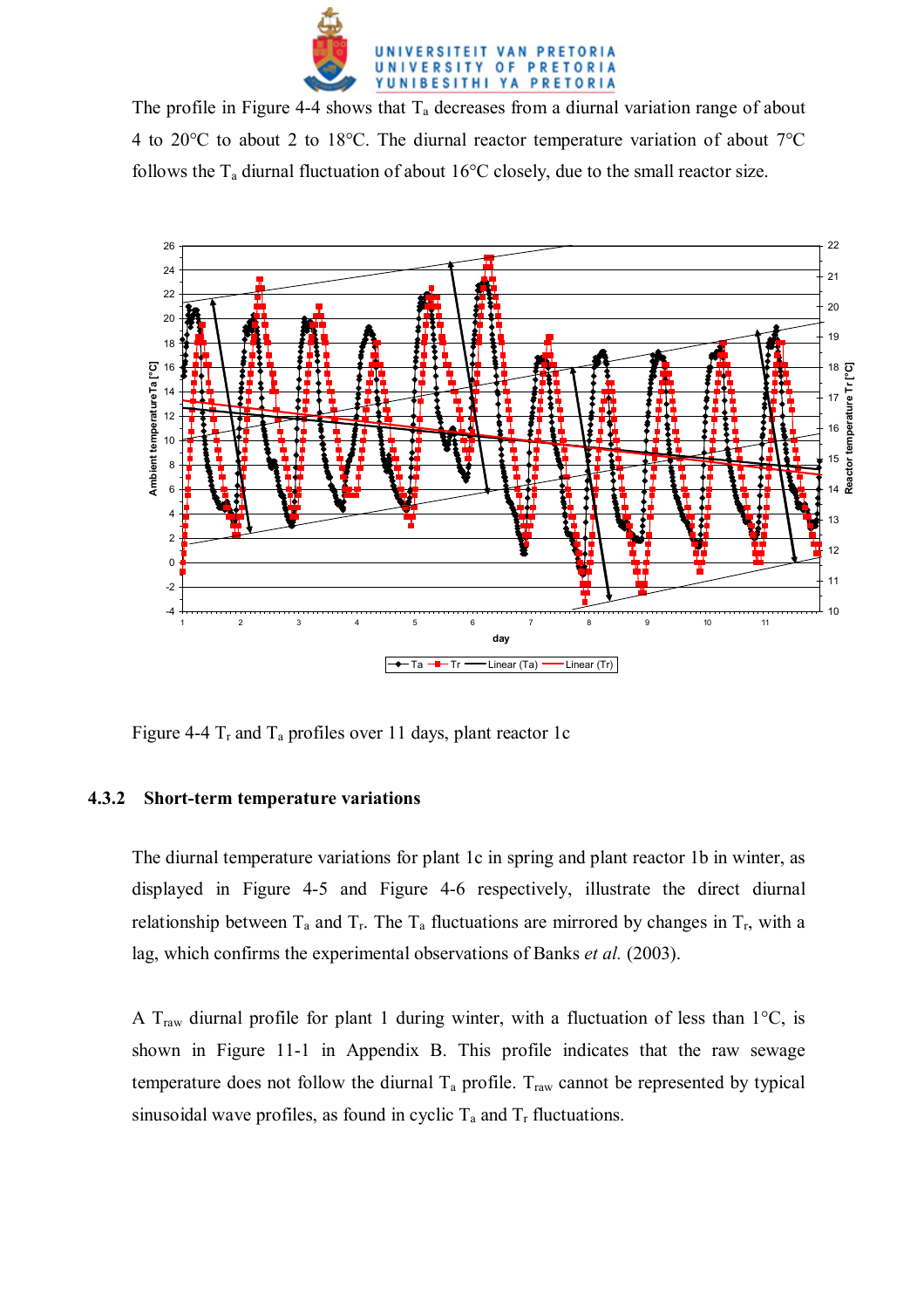

The T<sub>a</sub> and T<sub>r</sub> fluctuations for a spring day are represented by polynomials with  $R^2 =$ 0.925 and 0.918 respectively. The minimum  $T_a$  of 14°C occurs at about 06:00, and the maximum  $T_a$  of 31.8 °C follows at about 15:30. The plant 1b minimum and maximum  $T_r$ are indicated from the data points as constant from about 05:00 to 10:00 at 17.5°C and 19:00 to 24:00 at 19°C respectively. These horizontal deviations from the sinusoidal wave profile are generated by the limited minimum recording limit of 0.3°C of the on-line thermometer logger. A 2-day profile is provided in Figure 11-15 in Appendix E for reference purposes, to illustrate the  $T_r$  response to  $T_a$  fluctuations. Two polynomial equations represent the T<sub>a</sub> and T<sub>r</sub> correlations with respective R<sup>2</sup> of 0.78 and 0.91.



Figure 4-5 Diurnal  $T_r$  and  $T_a$  profile, plant reactor 1b

The T<sub>a</sub> and T<sub>r</sub> fluctuations are represented by polynomials with  $R^2 = 0.904$  and 0.918 respectively. The plant reactor 1c  $T_r$  profile lags behind the  $T_a$  profile by only 2.5 hours. The minimum T<sub>r</sub> of 10.9°C occurs at about 08:30, and the maximum T<sub>r</sub> of 17.2 °C is recorded at about 21:00.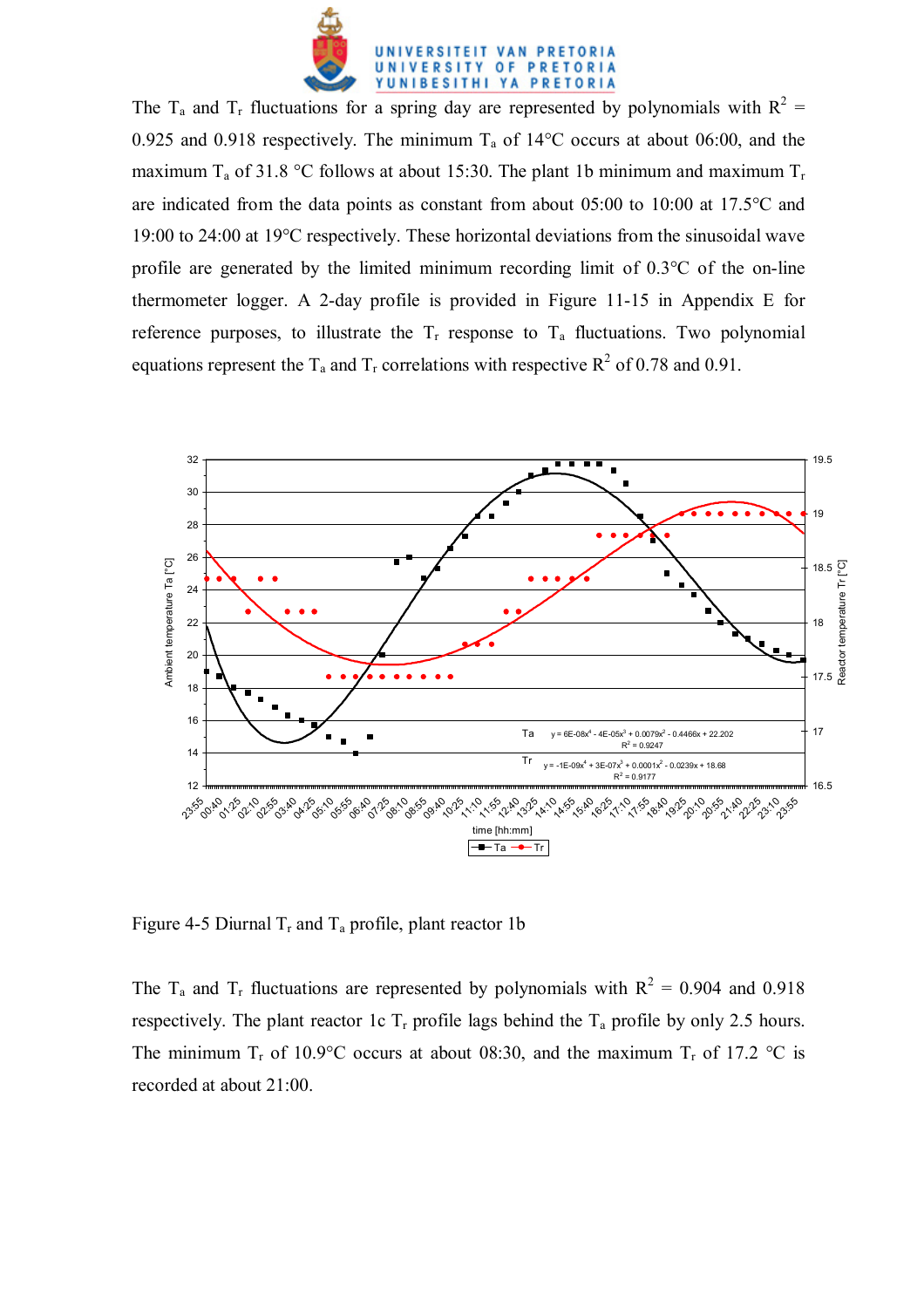



Figure 4-6 Diurnal  $T_r$  and  $T_a$  profile, plant reactor 1c

### **4.4 Summary**

Long-term  $T_r$  variations of about 8°C are recorded from winter to spring. Reactors with surface and bubble aeration at the same plant indicated  $T_r$  differences in excess of 5 $^{\circ}$ C. The increase in  $T_r$  in a full-scale plant during a week in spring has been identified at about 4°C, although the diurnal short-term  $T_r$  fluctuation of about 1.5°C stays relatively constant. This diurnal  $T_r$  variation follows a diurnal  $T_a$  variation of 14 to 32°C in spring. The winter  $T_a$  varies from 1 to 17°C, leading to an accentuated diurnal  $T_r$  fluctuation of about 7.2°C in a small pilot plant. The identified temperature variations are summarised as follows:

- Winter surface and diffused aeration systems  $T_r$  difference:  $5^{\circ}C$ ,
- Winter to spring surface aeration  $T_r$  increase: 8°C,
- Winter  $T_a$  fluctuation: minimum of 1°C to maximum of 17°C,
- Spring  $T_a$  fluctuation: minimum of 14°C to maximum of 32°C,
- Monthly  $T_{raw}$  fluctuation: 4.3 $^{\circ}C$ ,